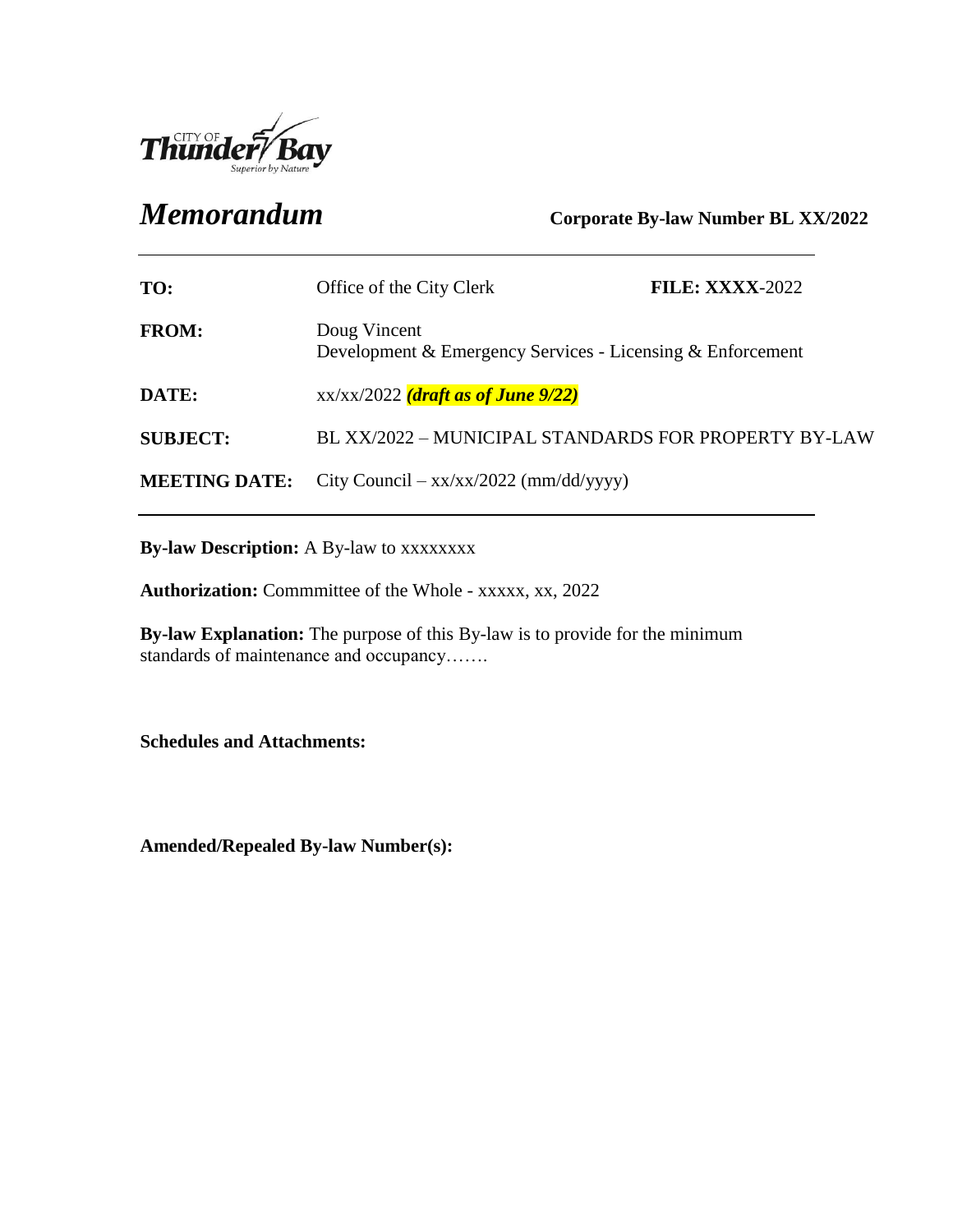

# THE CORPORATION OF THE CITY OF THUNDER BAY BY-LAW NUMBER BL XX/2022

A By-law to prescribe standards for the maintenance and occupancy of property and to prohibit occupancy, in the City of Thunder Bay.

# **BEING A BY-LAW TO PRESCRIBE STANDARDS FOR THE MAINTENANCE AND OCCUPANCY OF PROPERTY IN THE CITY OF THUNDER BAY**

**WHEREAS** under Section 15.1(3) of the *Building Code Act, S.O. 1992, c.23,* a Bylaw may be passed by the Council of a municipality prescribing the standards for the maintenance and occupancy of property within the municipality provided the official plan for the municipality includes provisions relating to property conditions;

**AND WHEREAS** the Official Plan for the City of Thunder Bay includes provisions relating to property conditions;

**AND WHEREAS** the Council of The City of Thunder Bay is desirous of passing a Bylaw under Section 15.1(3) of the *Building Code Act, S.O. 1992, c.23;*

**AND WHEREAS** Section 15.6(1) of the *Building Code Act, S.O. 1992, c.23* requires that a Bylaw passed under Section 15.1(3) of the *Building Code Act, S.O. 1992, c.23* shall provide for the establishment of a Property Standards Committee;

**AND WHEREAS,** Section 10 (1) of the *Municipal Act,* 2001, S.O. 2001, c.25, as amended, provides that a municipality may pass by-laws respecting the health, safety and well-being of persons;

**NOW THEREFORE** the Council of The City of Thunder Bay hereby enacts the following:

# 1. SHORT TITLE

This By-law may be cited as the " Municipal Standards For Property By-law".

## 2. SCOPE OF THIS BY-LAW

This By-law shall apply to all land within the geographic boundaries of the Corporation of the City of Thunder Bay, including residential, non-residential, and vacant land, except those lands owned or controlled by the City that are not otherwise then leased or under control of another person(s) or party.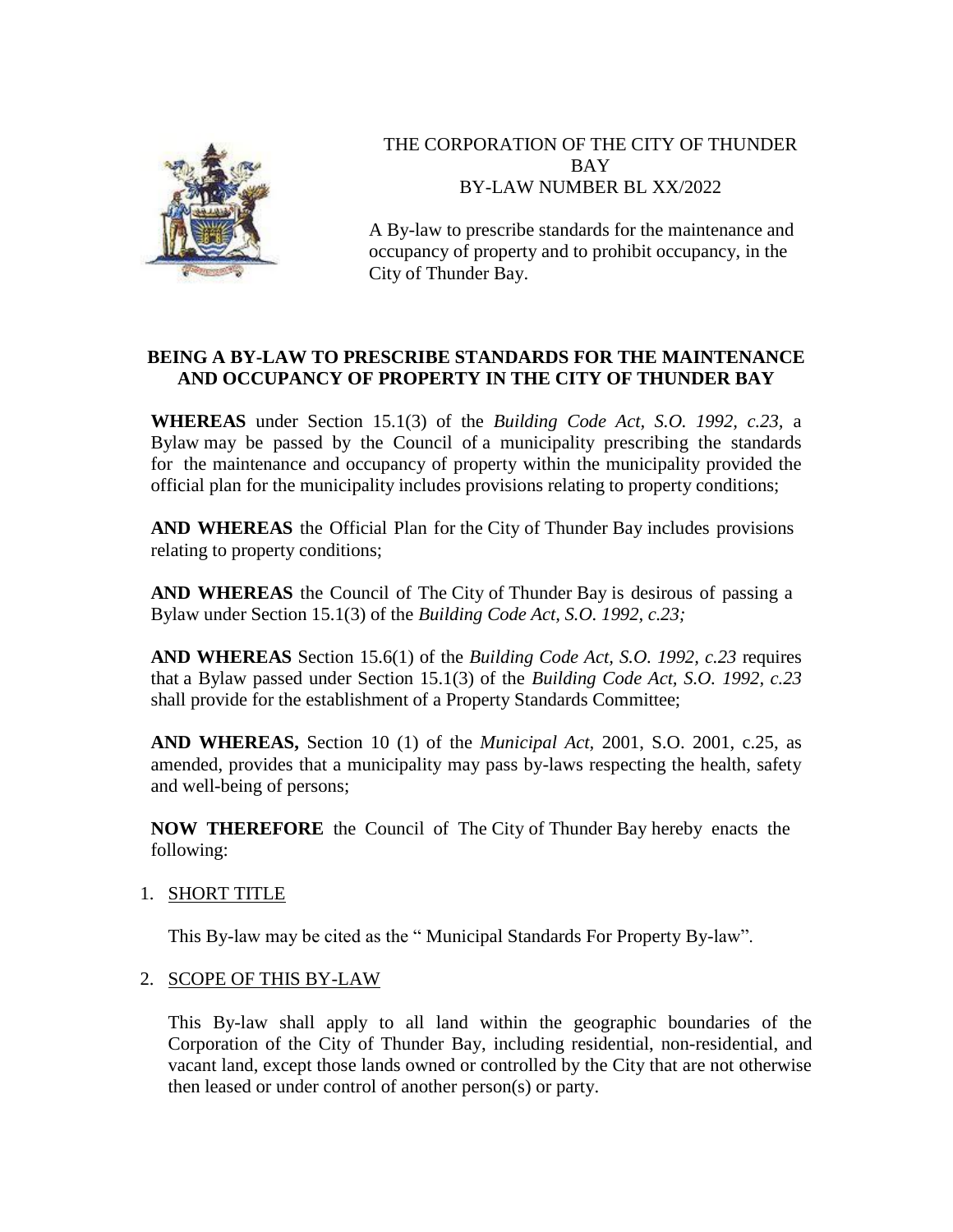#### 3. DEFINITIONS

- a) **"Accessory Building"-** means a detached building or structure, not used for human habitation, that is subordinate to the primary use of the same property;
- b) **"Act" -**means an enactment or statute of the Province of Ontario;
- c) **"Approved"-** means acceptance by the Property Standards Officer;
- d) **"Basement" -** shall mean that portion of a building between two floor levels, which is partly underground and which has at least one-half its height from finished floor to the underside of the first floor joists above the average finished grade level adjacent to the exterior walls of the building;
- e) **"Building" –** means a type of structure having a roof supported by columns or walls designed for use for the accommodation or storage of persons, animals, goods, materials, or equipment.;
- f) **"Building Code" -** means the Building Code Act, S.O. 1992, c.23, as amended, and any regulations made thereunder;
- g) **"Chief Building Official" –** means the Chief Building Official appointed under Section 3 of the Building Code Act, 1992, c. 23 and having jurisdiction for the enforcement thereof;
- h) **"City" –** means the Corporation of the City of Thunder Bay; "the Corporation" shall have the same meaning
- i) **"Code" -** means a regulation of the Province of Ontario known,
	- j) with respect to matters relating to building, as the Building Code;
	- k) with respect to matters relating to electricity, as the Electrical Safety Code;
	- l) with respect to matters relating to fire, as the Fire Code; and
	- m) with respect to matters relating to plumbing, as the Building Code;
	- n) with respect to matters relating to evelating devices, as the Technical Standards and Safety Act, 2000.
- j) **"Committee" -** means a Property Standards Appeal Committee established under this By-law;
- k) **"Council" -** shall mean the Council of the Corporation of the City of Thunder Bay;
- l) **"C.S.A. B-365 Standard"**  mean the Canadian Standards Association's approved Standard for solid wood burning fuel appliances and includes any ammendments or replacement legislation to regulate solid fuel burning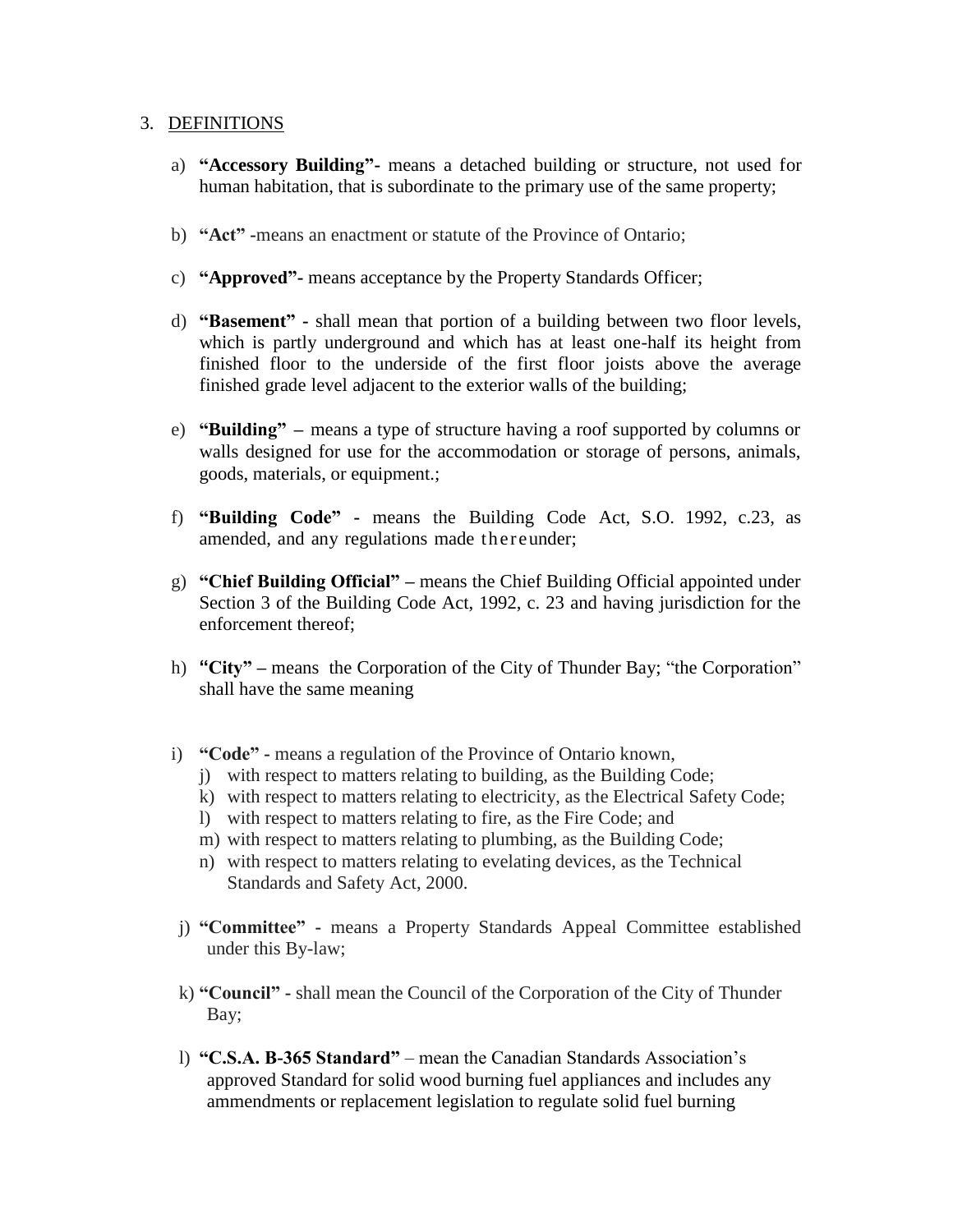appliances .

- m) **"Defect Notice"**  means a notice issued by an Officer that notifys the owner of property of defects therein, that do not comply with the provisions of this by-law and require an acknowledgement.
- n) **"Dwelling" -** means a building, structure, mobile home or recreational vehicle with or without kitchen facilities or a part of such a building or structure, which is, or is intended to be used for the purpose of human habitation, and includes such a building, home or vehicle that would be or would be intended to be used for such purposes, except for its state of disrepair;

o) **"Dwelling unit" –** means a room or suite of rooms operated as a housekeeping unit, used or intended to be used as a domicile by one or more persons and supporting general living conditions usually including cooking, eating, sleeping and sanitary facilities. Dwelling unit is two or more rooms used or designed to be used by one o rmore individuals as an independent or self-contained domestic unit or housekeeping establishment;

- p) **"Exterior property area" -** means the building lot excluding buildings;
- q) **"Fence" –**means any structure, wall or barrier, other than a building, erected at grade for the purpose of defining boundaries of property, separating open space, restricting ingress to or egress from property, providing security or protection to property or acting as a visual or acoustic screen;
- r) **"First Storey" -** means that part of a building having a floor area closest to grade with a ceiling height of more than 1.8 metres (6 ft.) above grade;
- s) **"Ground cover" -** means organic or non-organic material applied to prevent soil erosion such as concrete, flagstone, gravel, asphalt, grass or other landscaping
- t) **"Guard" -** means a balustrade or protective barrier installed around openings in floor areas or on the open sides of a stairway, a landing, a balcony, a mezzanine, a gallery, a raised walkway, and other locations as required to prevent accidental falls from one level to another. Such barriers may or may not have openings through them;
- u) **"Habitable Room" -** means any room in a Dwelling Unit lawfully used or designed to be used for the purposes of living, sleeping, eating, cooking or preparation of food and, without limiting the foregoing, shall include a den, library, sunroom, recreational room, or any combination thereof;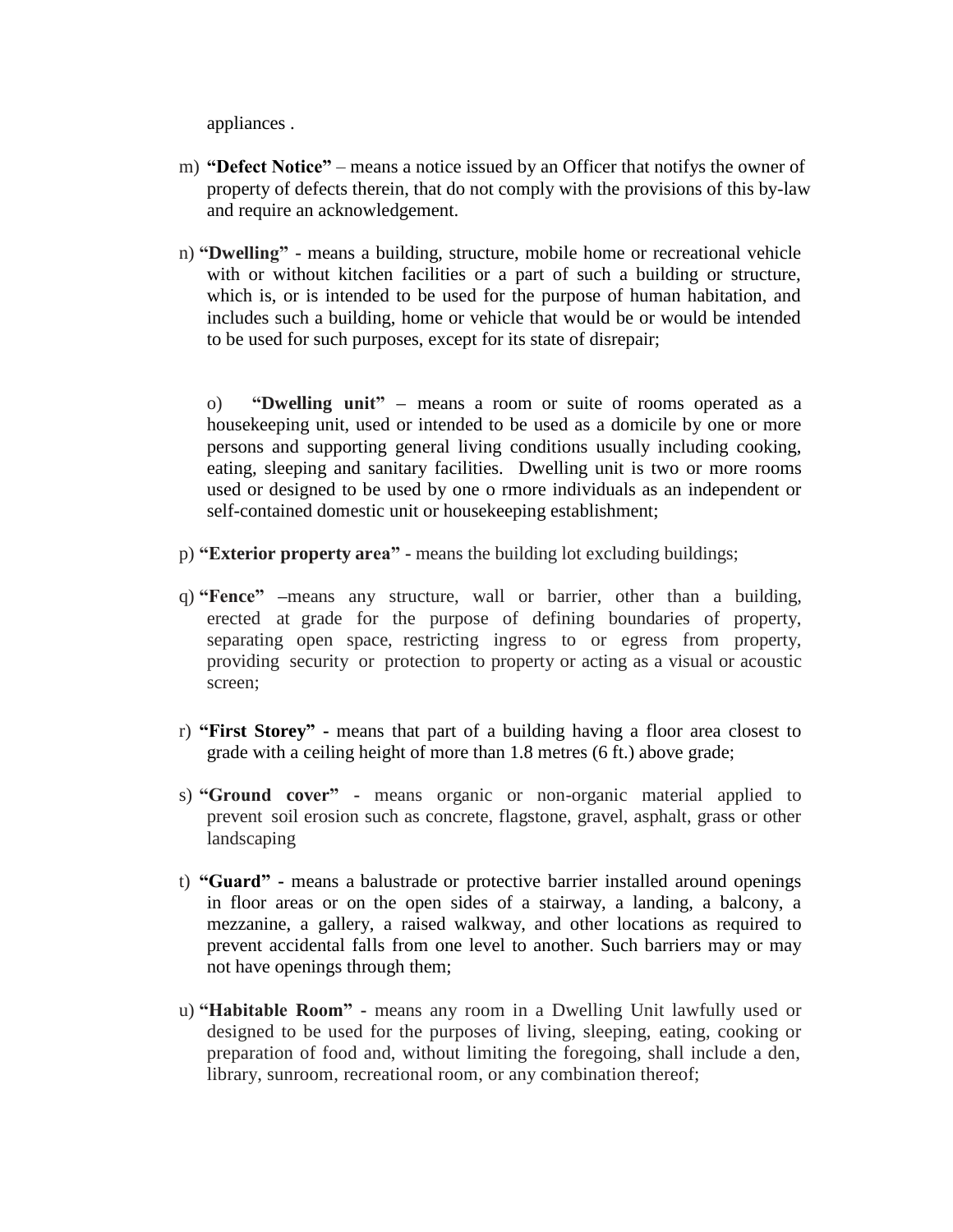- v) "**Hazard"-** means Lands, Buildings, Structures, or materials that are in an Unsafe Condition, or is a source or a situation, with the potential for harm in terms of human injury or ill-health, damage to property, damage to the environment, risk of fire, or a combination of these and includes unsafe containers which have a closing or locking mechanism such that something or someone inside could be trapped and unable to be released without external assistance.
- w)**"Land"**  means property, whether or not it contains Buildings or Structures, and whether it is vacant or occupied. Reference to "Land" includes all Buildings and Structures, including fences, on the Land.

x) **"Non-habitable space" –** means a bathroom, toilet room, water closet compartment, laundry, pantry, foyer, lobby, hall, corridor, stairway, passageway, closet, storeage room, boiler room, furnace room, accessory space for service, maintenance or access within a Building, or a room or space which does not comply with the minimum standards for residential occupancy;

y) **"MLEO"** – means any person appointed as a Municipal Law Enforcement Officer for the City, or a police officer.

z) **"Non-Residential Property" -** means a building or structure or part of a building or structure not occupied in whole or in part for the purpose of human habitation, and includes the lands and premises appurtenant, and all of the outbuildings, fences, or erections thereon or therein;

"**Natural Garden Area"** means a yard, or any portion thereof, containing vegetative growth deliberately implemented to produce ground cover, including one or more species of wildflowers, shrubs, perennials, grasses or combinations of them, whether native or non-native consistent with a managed and natural landscape, other than Turfgrass;

**"Nuisance"** – means any condition or use of Land which unreasonably interferes with the use and enjoyment of another person's Land. Examples include, but are not limited to:

- (a) emissions of smoke, gas, fumes, dust, or sawdust;
- (b) objectionable odours; or
- (c) the unsightly storage of goods, wares, merchandise, debris or other material.

aa) **"Officer (Property Standards)"** – means a Municipal Law Enforcement Officer who has been appointed by the City as a Property Standards Officer and been assigned the responsibility of administering and enforcing a by-law passed under section 15.1 of the Building Code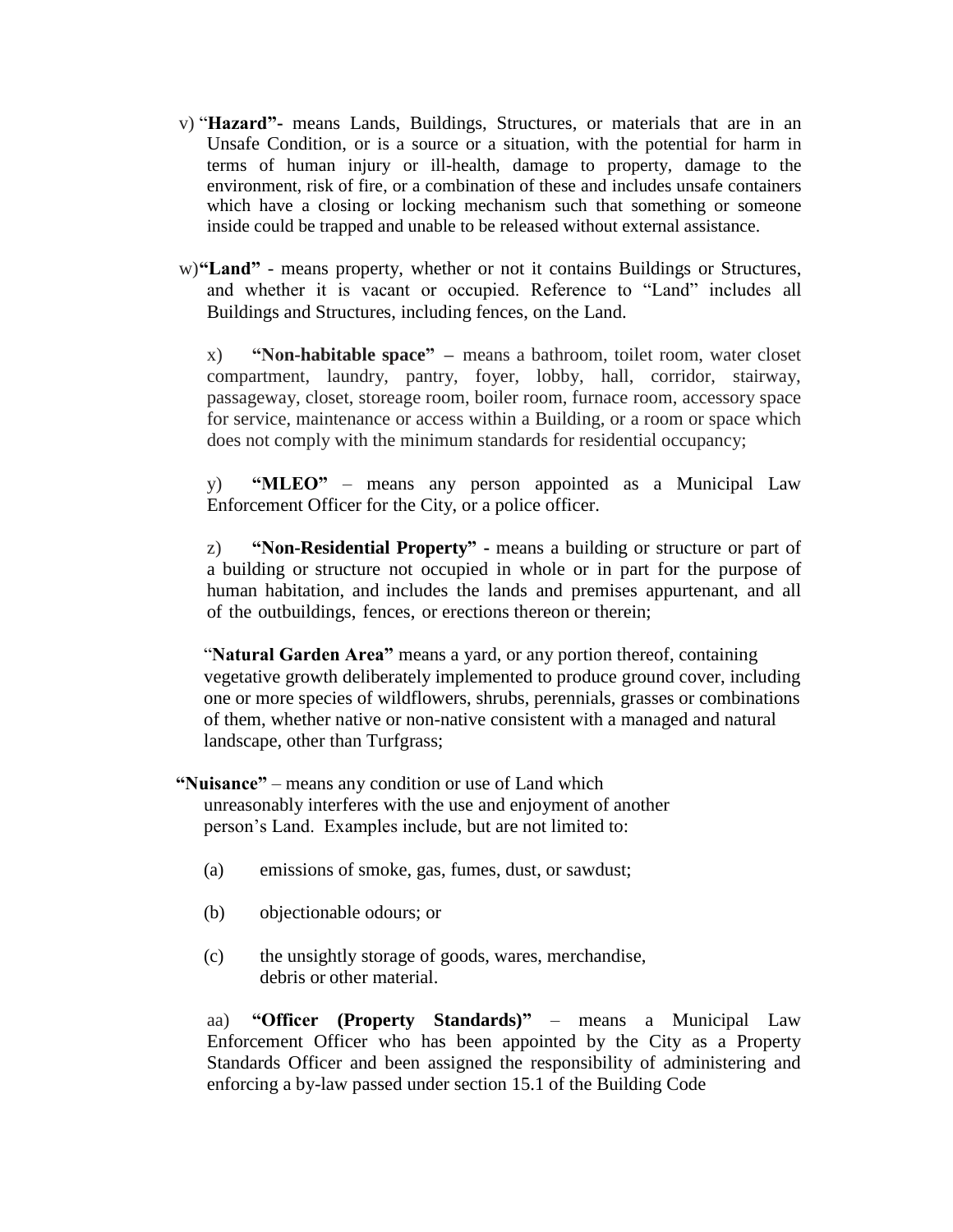bb) **"Order"** – means an order, issued by a property standards officer, pursuant to section 15.2 of the Building Code Act to remedy defects in standards for maintenance and occupancy; an Orer-To-Comply has the same meaning.

cc) **"Owner"** shall include the registered property owner or agent thereof: a person having or appearing to have beneficial ownership or care and control of the property, and an owner as defined by the Building Code Act, 1992;

dd) **"Potable Water"** – means water meeting all the provincial standards for drinking.

ee) **"Person" –** means and includes any person, firm, partnership, corporation, company, association, or organization of any kind;

- ff) **"Safe condition"-** means a condition that does not pose or constitute an undue or unreasonable hazard or risk to life, limb, or health of any person on or about the property, and includes a structurally sound condition;
- gg) **"Sewage system" –** means the City of Thunder Bay's system of storm sewers, sanitary sewers and combined sewers, or a private sewage disposal system approved by the Chief Building Official for the City;
- hh) **"Sign" -** means any device or notice, including its structure and other component parts, which is used or capable of being used to identify, describe, illustrate, advertise, or direct attention to any person, business, service, commodity or use;

**"Swimming Pool"** means an outdoor pool of water for swimming, bathing, wading, or reflecting, which is capable of retaining a water depth equal to or greater than sixty

(60 cm) centimeters or twenty-four (24 in) inches at any point. The term does not include facilities for the purposes of providing water to livestock or for irrigation of crops which are associated with, and located on, Land devoted to the practice of farming.

- ii) "**Unsafe Condition"** is a descriptive phrase for Land, Buildings, Structures, or material, that are in a condition or state of repair that causes a hazard to life, limb, or health of any person authorized or expected to be on or near the Land in question.
- jj)**"Unsightly Condition"**  means, in relation to land, having an appearance that, because of the way in which the land is used, does not conform with the general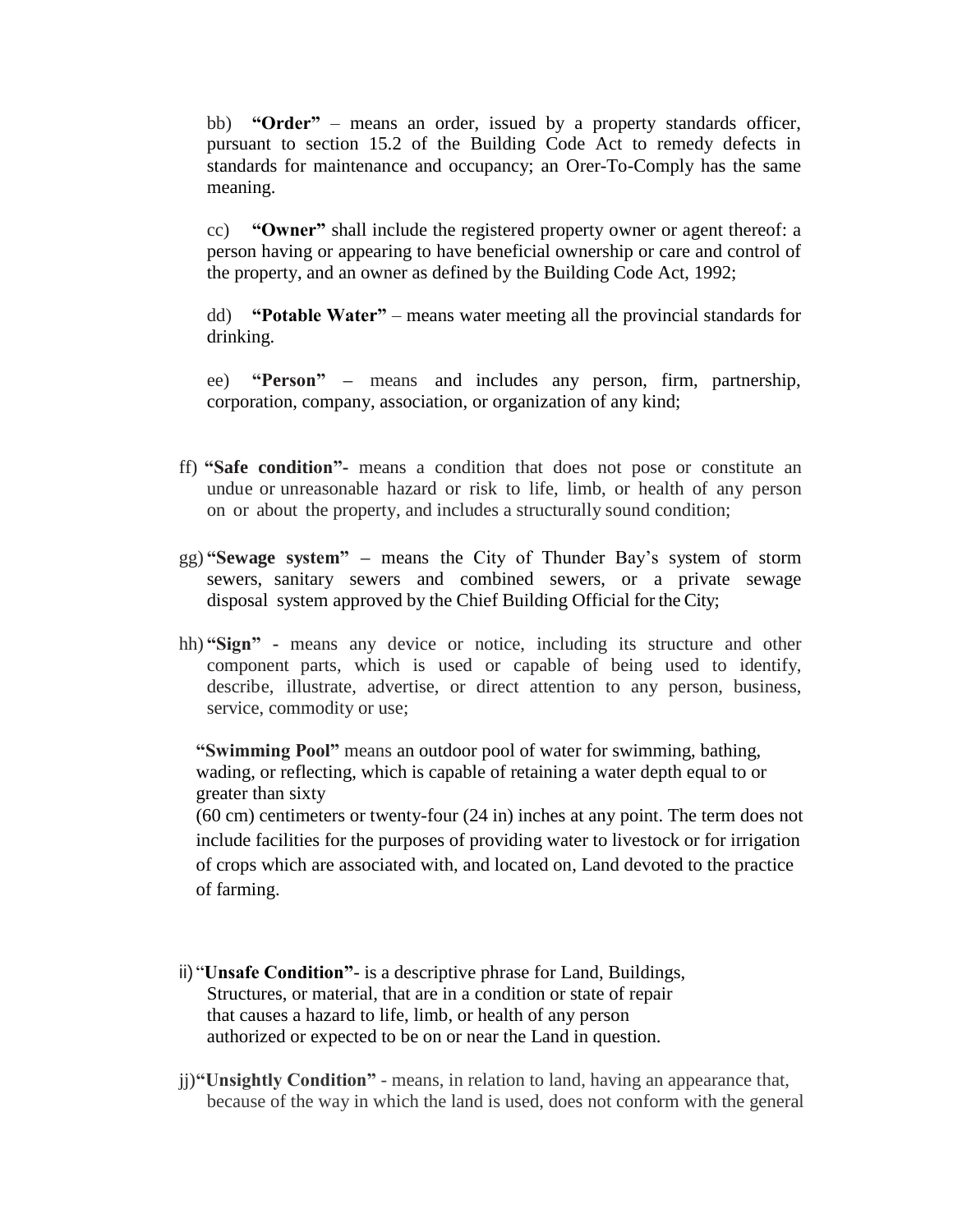appearance of other land in the locality or neighbourhood and could be described as inconsistent with the reasonable characteristics of the surrounding community

- kk) **"Vacant Building"**  means a building that is partially or entirely vacant and includes a building that is partially or entirely vacant and occupied by unauthorized persons;
- ll) **"Vehicle" –** includes a motor vehicle, trailer, boat, motorized snow vehicle, or other mechanical power driven equipment;
- mm) **"Vermin"** means: mammals, birds, or insects injurious to humans, physical property, game, livestock, or crops. Examples include but are not limited to: skunks, rats, termites, poisonous insects or reptiles, moths, and mice.
- nn) **"Visual barrier" –** shall mean a continuous, uninterrupted structure and/or fence which completely blocks lines of sight when viewed perpendicularly from either of its sides and shall consist of one or more of the following materials: wood, stone, bricks, mortar, fabricated metal, or other similarly solid material approved by the Chief Property Standards Officer or Chief Building Official;
- oo) **"Waste"-** means any debris, rubbish, refuse, sewage, effluent, discard, or garbage of a type arising from a residence, belonging to or associated with a house or use of a house or residential property and/or from industrial or commercial operations, or belonging to or associated with industry or commerce or industrial or commercial property, which for greater certainty includes all garbage, discarded material or things, broken or dismantled things, and materials or things exposed to the elements, deteriorating or decaying on a property due to exposure or the weather;
- pp) **"Yard"** means the land other than publicly owned land around or appurtenant to the whole or any part of a residential or non-residential property and used or capable of being used in connection with the property.

## 4. GENERAL

- a) No person, being the owner or occupant of a property, shall fail to repair and maintain the property in conformity with the standards set out in this By-law.
- b) No person, being the owner or occupant of a property, shall fail to repair and maintain the property in conformity with any safety standards required by a code, when such provision(s) provide for the protection of persons in relation to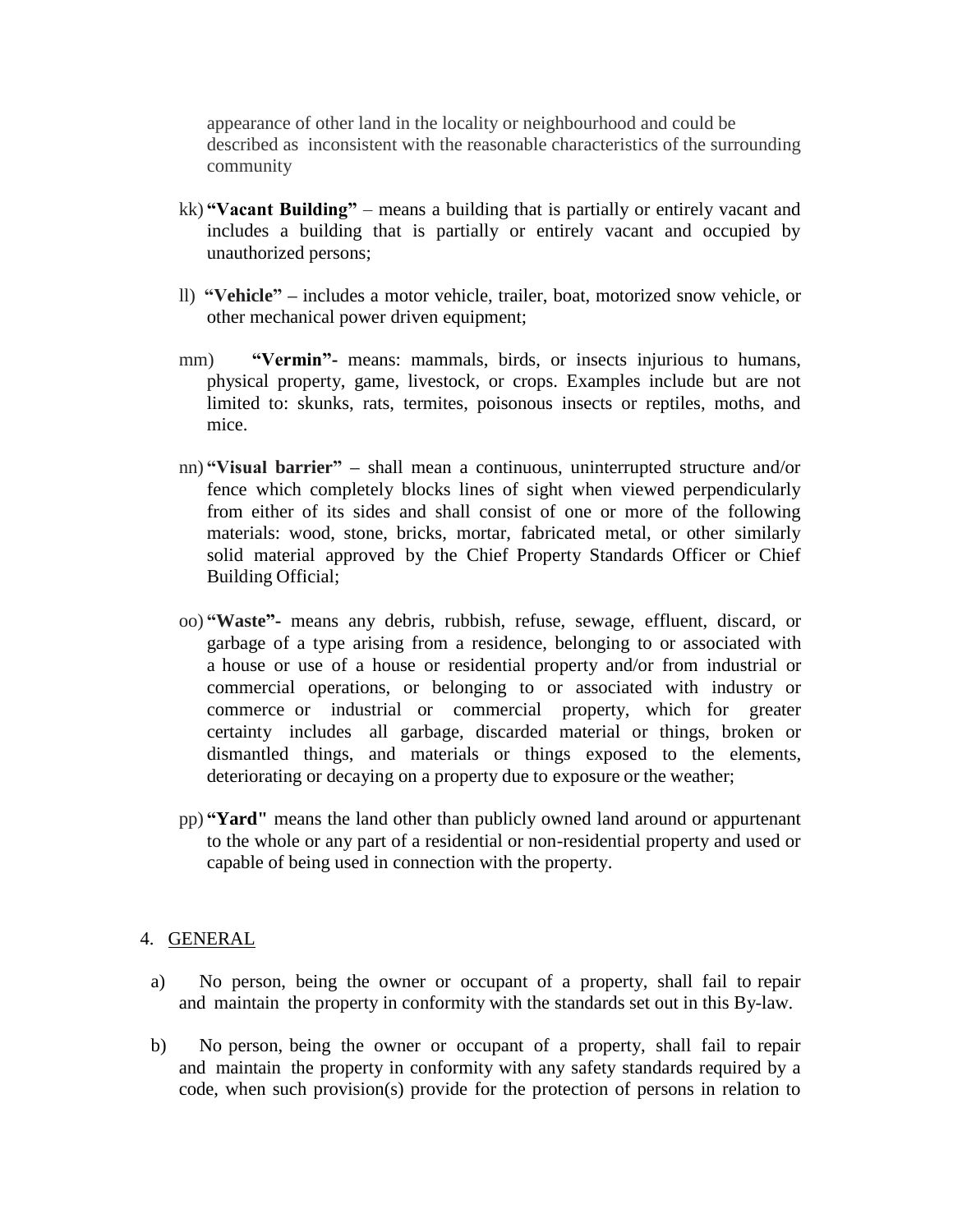the use of the property, regardless whether that standard is specifically set out in the By-law, or not.

- c) The owner of any property which does not conform to the standards in this Bylaw shall repair and maintain the property to conform to the standards or shall clear the property of all buildings, structures, garbage, rubbish, waste, or accumulations of such materials that prevent access to or exit from the property in the case of emergency, or other safety or health hazard, and shall leave the property in a graded and leveled condition.
- d) The owner of any property that has not complied with a confirmed order that seeks to remedy any Unsafe Condition shall not occupy or permit the occupancy of the property until such time as the order has been complied with or the property is cleared of all structures and left in a graded and level condition.
- e) All repairs and maintenance of property required by this by-law shall be carried out in a manner and with materials that are accepted as good workmanship in the trades concerned.
- f) For the purposes of subsection e) and without limiting subsection e), "carried out in a manner and with materials that are accepted as good workmanship in the trades concerned" includes:
	- i) carried out with materials suitable and sufficient for that purpose and free from defects;

ii) carried out in a manner consistent with the recognized national and international industry best practices; and

iii) where required by law, or in accordance with recognized industry best practices, carried out by a duly qualified and/or licenced person in the trade concerned.

- g) All new construction or extensive repairs shall conform to the *Ontario Building Code,* where applicable.
- h) This by-law does not apply so as to prevent a farm, meeting the definition of "agricultural operation'' under the *Farming and Food Production Protection Act,* 1998, S.O. 1998, c. 1, from carrying out a normal farm practice as provided for and defined under that Act.
- i) Nothing in this By-law, including the doing of any required works to comply with the By-law or an Order or Notice hereunder, shall be construed or interpreteted as relieving any person of other legislative requirements that must be complied with.
- j) All lands and structures thereon, including fences, that are subject to deterioration due to the exposure of surfaces to the elements, including weather, sun, and other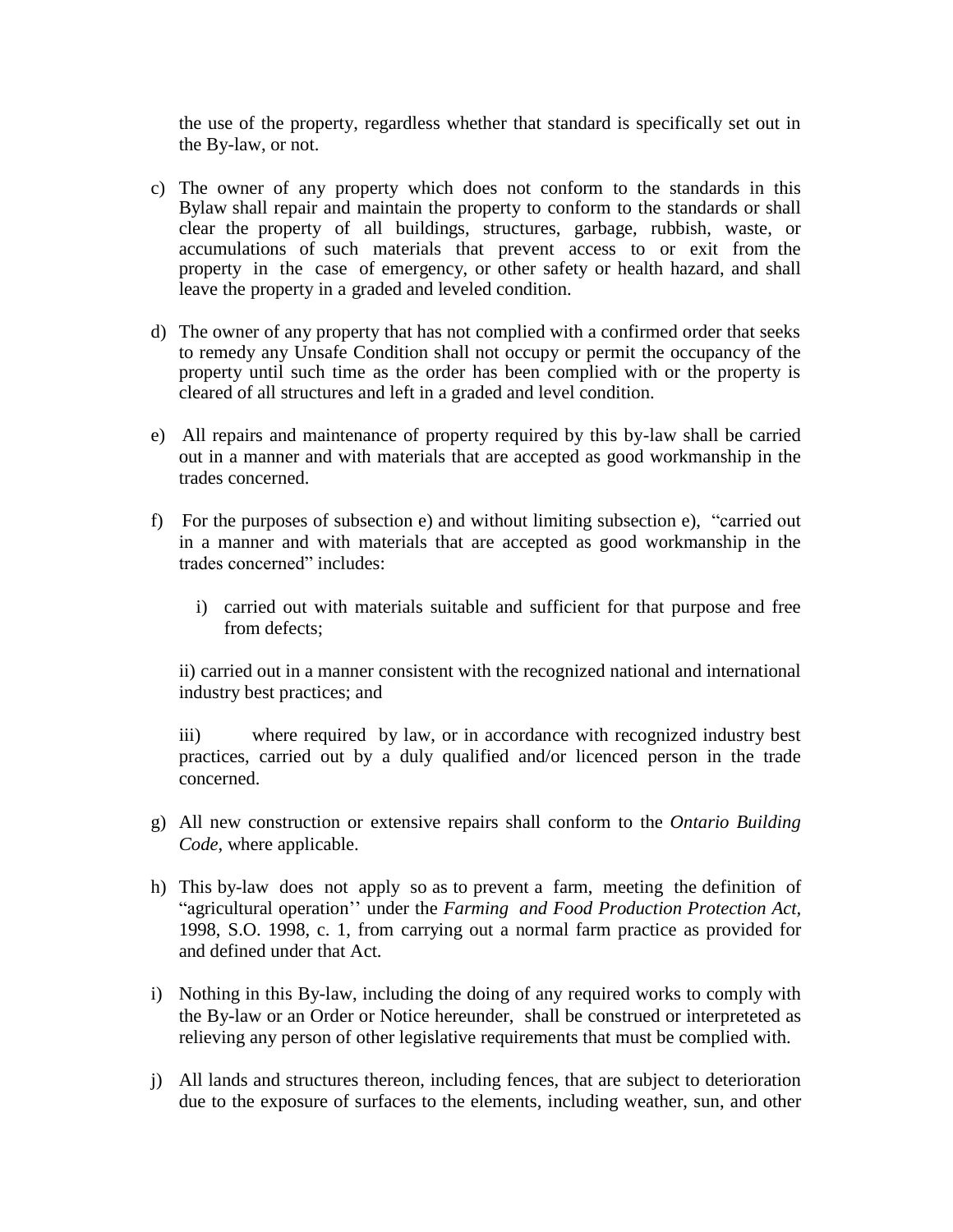environmental factors, that may cause degradation, shall, where appropriate and required, be maintained through the proper application of preservative coating such as paints, stains, or through other specific treatments designed to protect and maintain those surface areas requiring treatment.

k) All lands and structures thereon, including fences, shall be kept clear and free from graffiti, unauthorized signs, objectionable defacements, or similiar markings.

## 5. UNSAFE CONDITIONS

Without limiting any other provisions of this By-law, any condition on or within a property which may pose or constitute an undue or unreasonable danger, hazard, or risk to the health or safety of any person, place, or thing shall be abated or immediately removed by the owner or occupant thereof.

#### **EXTERIOR LANDS**

#### 6. EXTERIOR PROPERTY

- a) All exterior areas of a property shall be kept clean and free of litter, rubbish, waste, salvage, refuse, d e a d , decaying, or damaged trees, branches and limbs, or any other objects or conditions that might create a health, fire, accident hazard, , or Unsafe condition.
- b) Every property shall be kept free from garbage, rubbish, waste, or accumulations of any materials that prevent access to or exit from the property
- c) Without restricting the generality of this Section, the maintenance of Land includes the removal of:

i)rubbish, garbage, waste, litter and waste;

- ii) injurious insects, termites, rodents, vermin and other pests; and any condition which may promote an infestation;
- iii) wrecked, dismantled, inoperative, discarded or unlicensed vehicles, trailers, machinery or parts thereof, except in an establishment licensed or authorized to conduct a salvage, wrecking or repair business and then only if such establishment conforms with any relevant Bylaws, Chapters or statutes; and
- iv) dilapidated or collapsed buildings, structures or erections, and the filling in or protecting of any unprotected well.

#### 7. GARBAGE RECEPTACLES

Every building shall be provided with sufficient proper receptacles to contain all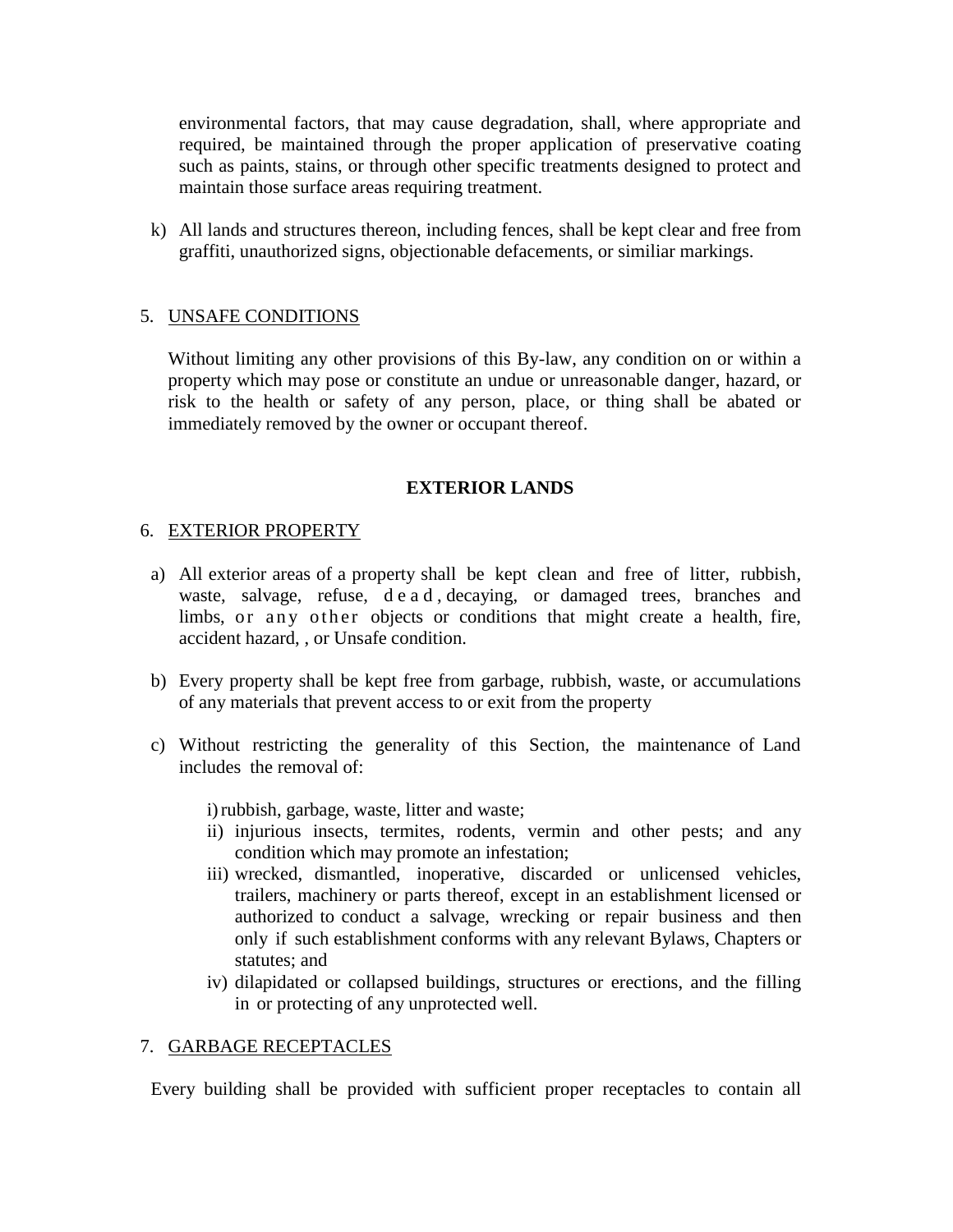garbage, ashes, or waste, which accumulates on the property and such materials shall be placed for collection in proper receptacles in compliance with applicable laws and not allowed to accumulate for longer than fourteen (14) days.

- a) Receptacles for garbage shall be:
	- i) made of watertight construction;
	- ii) provided with a tight fitting cover, which may be removed only when the receptacle is empty or is being actively loaded;
	- iii) maintained in good condition without holes or spillage; and
	- iv) closed, or emptied, rinsed, and cleaned when not in use to prevent the escape of offensive odour or waste.
- b) Plastic bags shall be considered acceptable receptacles provided they are:
	- i) adequately secured so as to prevent spillage;
	- ii) not stored outdoors unless protected from access by animals or vermin and screened from public view;
	- iii) maintained in good condition without holes; and
	- iv) does not create a Nuisance, Hazard or Unsafe Condition.
	- v)
- c) Paper receptacles are not acceptable, except where they are placed inside other compliant receptacles or are placed out for collection in compliance with applicable collection Bylaws.
- d) Where commercial, industrial, or residential on site garbage containers are visible from a public street, land, or residential properties, the area where the receptacles are stored shall be screened from public view.

# 8. LANDSCAPING AND TREES

- a) Grass, trees, bushes, hedges, and other landscaping shall be maintained to prevent a Nusiance, Hazard or Unsafe Condition.
- b) Non-organic ground cover, and site facilities shall be maintained in a safe condition, free from Hazard.

# 9. UNENCLOSED PORCHES AND CARPORTS

Every unenclosed porch, balcony, or carport, and every exterior and common area shall be kept free of garbage or waste material.

# 10. LOT GRADING AND DRAINAGE

a) All yards shall be provided and maintained with adequate surface water drainage, including suitable provisions for its disposal without causing erosion, so as to prevent ponding or the entrance of water into a basement or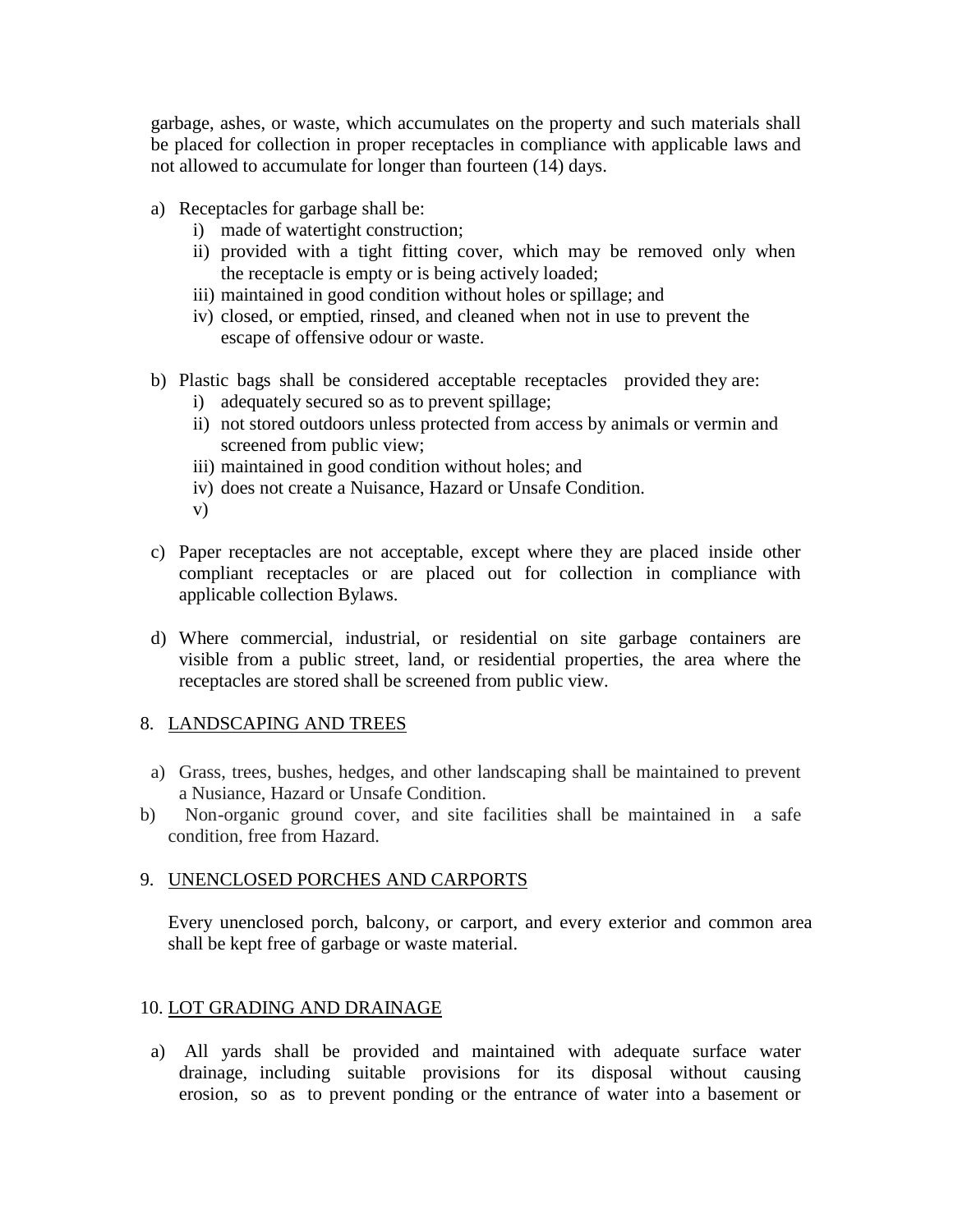crawlspace.

- b) All roof, driveways, sump pump, or other surface drainage, and the drainage of water from swimming pools, shall not be discharged directly or indirectly on to an entranceway, walkway, sidewalk, stair, steps, adjacent property, sidewalk, highway, public lands, or in such a manner that it will create a safety hazard, penetrate, or damage a building, structure, or property.
- c) Every roof drainage system and sump pump shall be discharged onto the ground at least 1 metre (39 inches) from the building or structure, providing that it does not adversely affect adjacent properties, or cause erosion. Lot drainage shall be contained within the limits of the premises from which it originated until absorbed by the soil or drained to an approved swale or ditch.
- d) No person shall connect any roof drainage system, or part thereof, or any sump-pit discharges directly or indirectly into the City's sanitary sewer system, or permit a discharge into a sanitary sewer system.
- e) No fill shall be allowed to remain in an unleveled state on any property for longer than fourteen (14) days, unless the property is a construction site for which a building permit is in effect.
- f) No fill shall be left in an uncovered state (not covered by sod, seed or agricultural crop) on any property for longer than thirty (30) days unless the property is:
	- i) a construction site for which a building permit is in effect and at which construction is being actively undertaken;
	- ii) a property being subdivided under subdivision agreement with the City; or
	- iii) property being actively farmed.

#### 11. WALKWAYS AND DRIVEWAYS

Surface conditions of walkways and driveways, shall be installed and maintained in a Safe Condition with non-organic ground cover so as to:

- a) prevent ponding of storm water;
- b) not exhibit an Unsightly Condition;
- c) be kept free of garbage and waste;
- d) be kept free of deep ruts and holes;
- e) provide for safe passage under normal use and weather conditions, day or night; and
- f) not to create a Nuisance to other properties including adoining public lands and highways.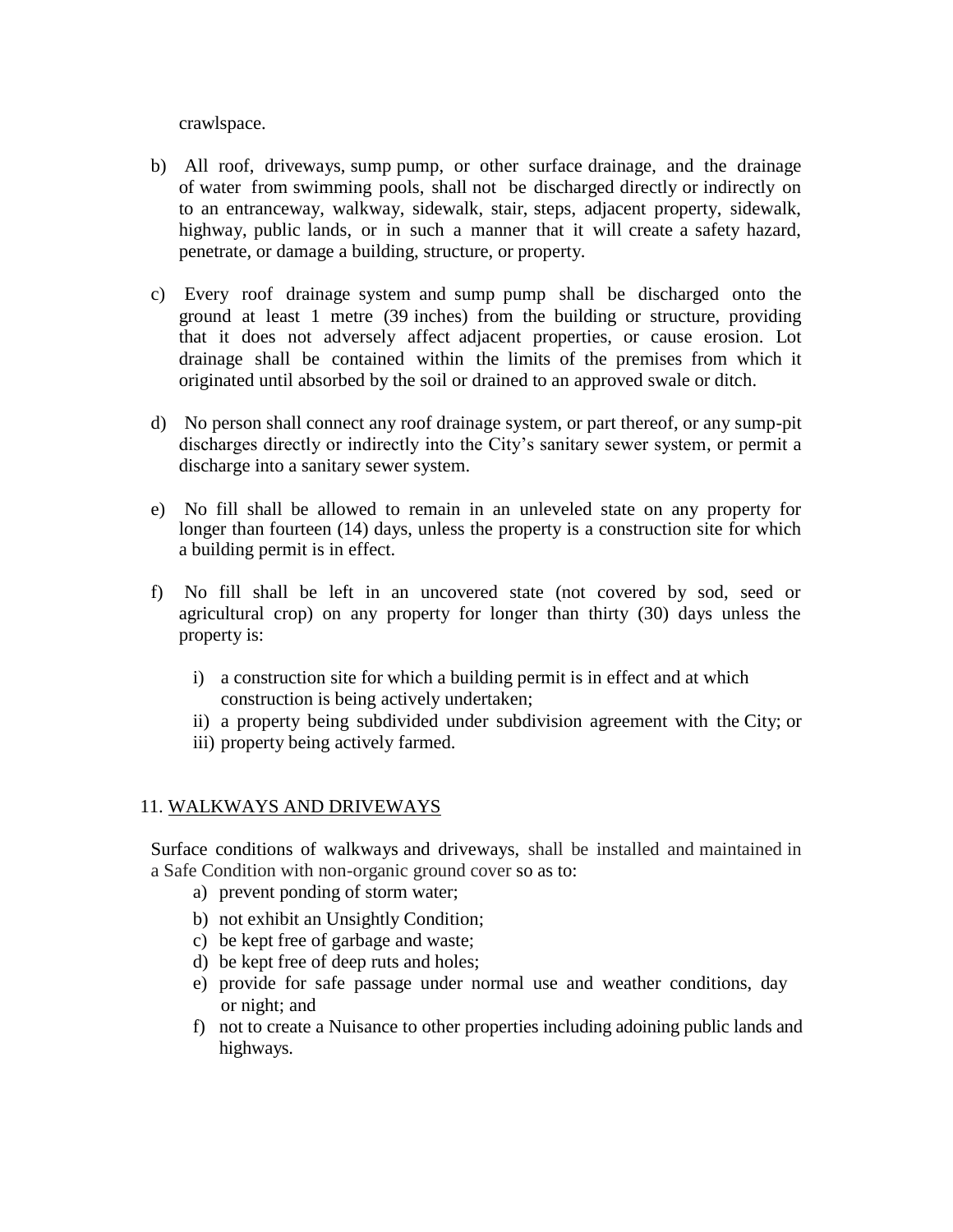#### 12. PARKING LOTS

- a) Parking lots, driveways, and other similar public access areas of a Yard shall be maintained so as to afford safe passage under normal use and weather conditions and be free from health and other hazards.
- b) Parking lots, driveways, and other similar public access areas of a Yard shall be kept clean and free of litter, rubbish, waste, salvage, refuse, decaying or damaged trees, branches and limbs, objects, or conditions that create a Hazard, or Unsightly Condition
- c) Notwithstanding the requirements set out in subsection 12(b), any portion of a public access area of a yard, may contain trees or limbs in a Natural Garden Area, to the extent it does not create a Hazard.

## 13. EXTERIOR LIGHTING

- a) Every stairway, exterior exit and entrance doorway, cellar, basement entrance, or building entrance shall have a permanently installed lighting fixture that shall be maintained in good working order.
- b) Facilities for lighting shall be maintained in a good state of repair.
- c) Outdoor lighting and indoor lighting that can be seen outdoors shall be placed and maintained, or have barriers or shades placed and maintained, so as to prevent or block direct illumination of the interior of a dwelling on adjacent property regardless of whether such dwelling has or may have shades, drapes, or other interior window coverings.
- d) Outdoor lighting and indoor lighting that can be seen outdoors shall be placed and maintained, or have barriers or shades placed and maintained, so as to prevent the actual source of light (fixture) from being viewed directly from an adjacent property's auxillary use areas including pools, hot tubs, decks, and patios, but does not include indirect illumination of areas by the light source spillage or reflected light.

## 14. RETAINING WALLS

All retaining walls, screen walls, and ornamental walls shall be constructed of durable material and shall be maintained in a structurally sound condition and free from Hazard.

#### 15. WELLS AND CISTERNS

A well, cistern, cesspool, privy vault, pit, or excavation shall be permanently sealed, or secured by a fence, cover, or netting that is likely to prevent a hazard or unwanted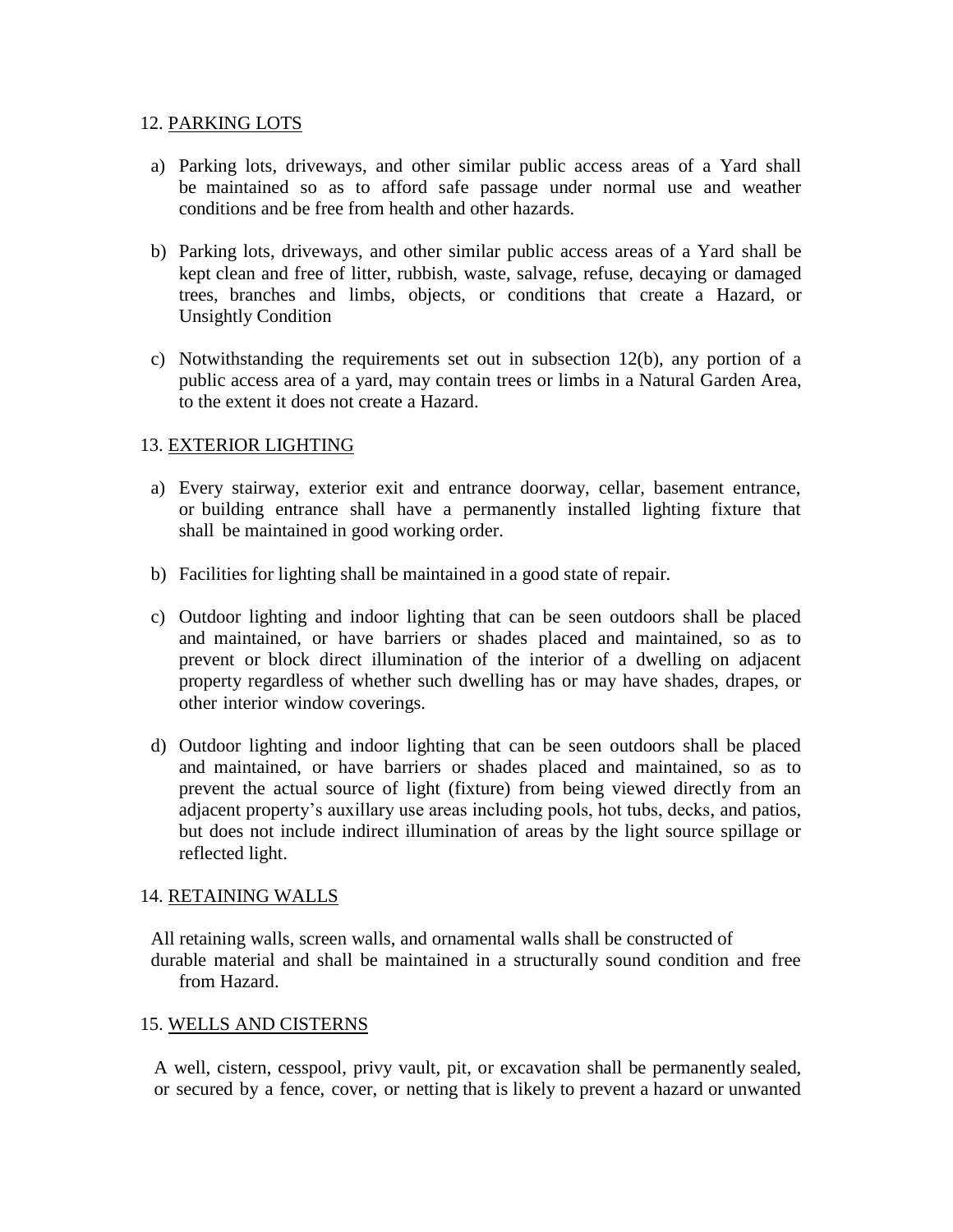entry, unless it is in active use, in which event it shall be secured by fencing with warning signs until the use has ceased, whereupon they shall be sealed or secured as required above.

## 16. ACCESSORY BUILDINGS

The foundations, walls, roofs, and all parts of accessory buildings and other structures appurtenant to the main building shall be:

- a) constructed with suitable materials;
- b) maintained in good repair;
- c) protected from deterioration by the application of paint or other suitable protective material; and
- d) free from graffiti, unauthorized signs, or similar defacements and markings.

## 17. FENCES

A fence erected on a property or separating adjoining properties shall be maintained:

- a) in good repair free from loose or insufficiently secured, rotten, warped or broken materials;
- b) in a safe and structurally sound condition so as to be capable of sustaining safely its own weight together with any load to which it might reasonably be subject to;
- c) shall be free of dangerous objects;
- d) reasonably plumb, unless specifically designed to be other than vertical;
- e) each length of fence along any adjoining property boundary shall be repaired and maintained so as to be reasonably homogeneous in colour, finish, materials, construction industry standards, pattern, or design unless originally designed to be otherwise; and
- f) shall conform to any other requirements of applicable law.

## 18. TOWERS, MASTS AND ANTENNAES

Towers, gantries, masts, antennae, and structures of similar character and any attachment thereto shall be maintained:

- a) reasonably plumb, unless specifically designed to be other than vertical;
- b) in good repair; and
- c) in a safe and structurally sound condition.

## 19. SIGNS

A sign and any structure connected therewith shall be installed and maintained:

a) in good repair without any visible deterioration when viewed from any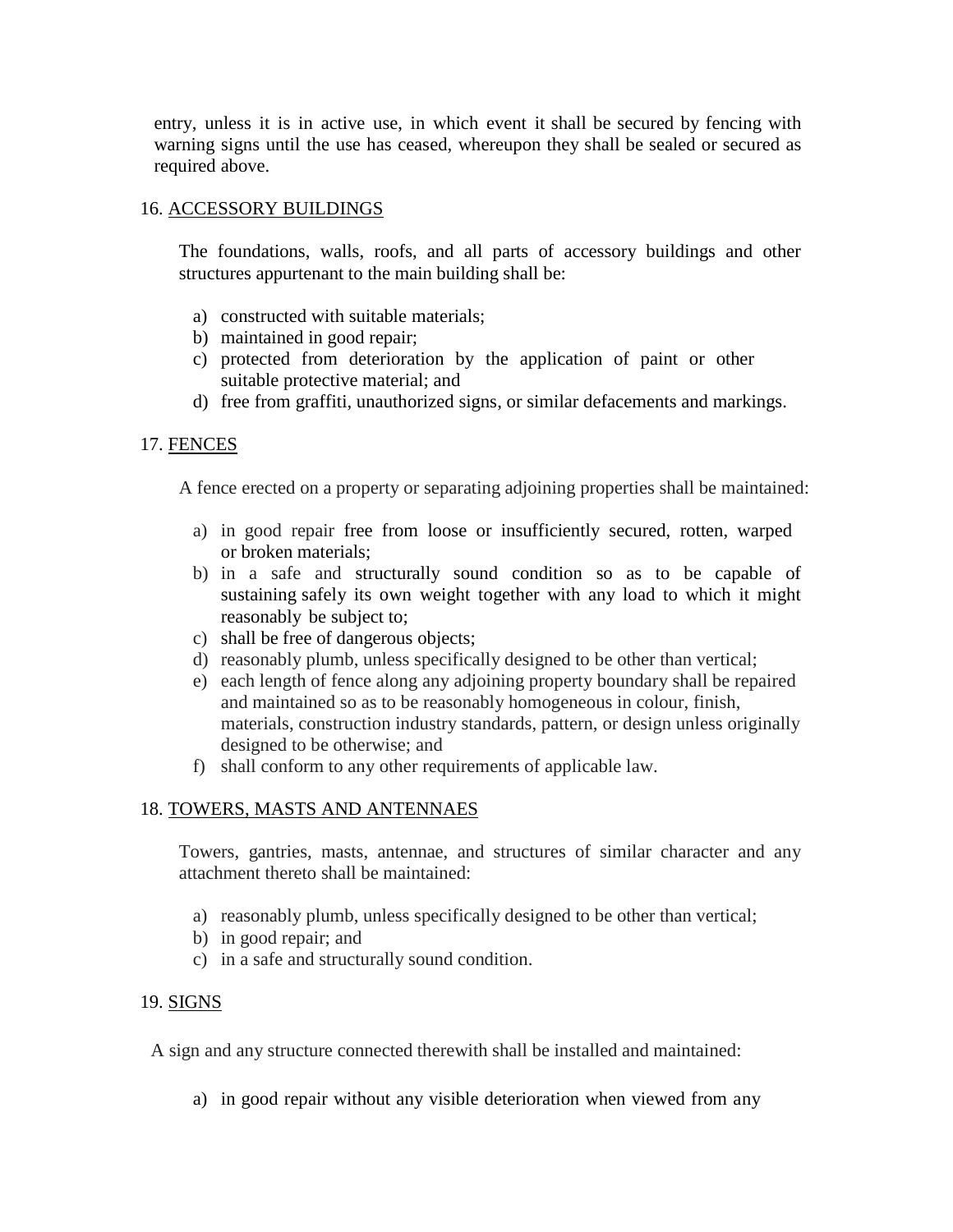property other than the property on which the sign is situated;

b) in a safe and structurally sound condition;

c) in a reasonably vertical plane unless otherwise approved by the City; and

d) shall conform to any other requirements of any applicable law

An unused or discarded sign shall be removed from the property or shall be stored within a building.

# **EXTERIOR OF BUILDINGS - STRUCTURES**

## 20. STRUCTURAL CAPACITY OF BUILDINGS

- a) All repairs and maintenance of property required by the standards prescribed in this Bylaw shall be carried out in a manner accepted as good workmanship in the trades concerned and with materials suitable and sufficient for the purpose.
- b) Every part of a property shall be maintained in good repair and in a structurally sound condition so as:
	- i) to be capable of sustaining safely its own weight and any additional load to which it may normally be subjected;
	- ii) to be capable of safely accommodating all normal structural movements without damage, decay, or deterioration;
	- iii) to prevent the entry of moisture that could contribute to damage, fungus growth, decay, or deterioration; and
	- iv) to be capable of safely and adequately performing its function subject to all reasonable serviceability requirements.

## 21. FOUNDATIONS WALLS AND BASEMENTS

- a) All foundation walls and the basement, cellar, or crawl space floors shall be maintained in good repair and structurally sound.
- b) Every basement, cellar, and crawl space in a property shall be maintained in a reasonably watertight condition so as to prevent the leakage of water into the building.

## 22. EXTERIOR WALLS, SURFACES, CLADDING AND MASONRY

All exterior walls and surfaces of every building or structure shall be sound, plumb, weathertight, free from holes, loose or unsecured objects, maintained in good repair and:

a) free from missing, cracked, or broken masonry units, missing, defective, or deteriorated wood, metal siding, or trim, missing, cracked, broken, or loose stucco, loose or unsecured objects;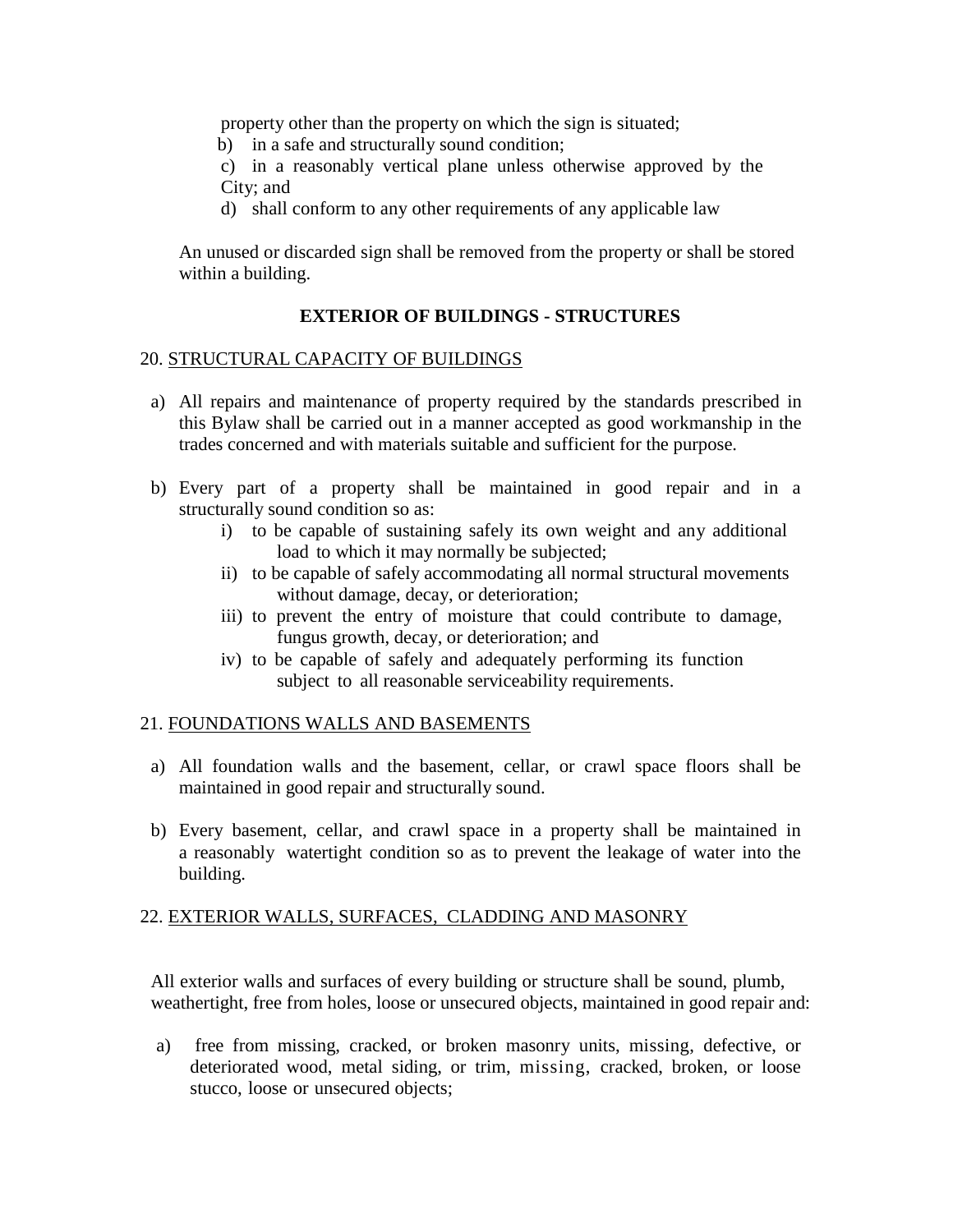- b) shall be so maintained by the painting, restoring, or repairing of the walls, coping, or flashing, by the waterproofing of joints and the walls themselves, by the installation of, or repairing of, weathertight finishing, or the installation of termite shields, if required;
- c) all exterior surfaces that have previously been covered with paint or other protective or decorative materials shall be maintained in good repair and the covering renewed when it becomes damaged or deteriorated; and
- d) Every part of a building including the exterior shall be maintained in a structurally sound condition so as to be capable of sustaining safely its own weight and any additional weight that may be put on it through normal use.

## 23. DOORS – WINDOWS – CELLARS – HATCHWAYS

- a) Windows, skylights, exterior doors and frames, basement or cellar hatchways, attic access doors including storm and screen doors, and storm windows shall be maintained in good working order, good repair, in a Safe Condition and shall be of such construction so as to prevent the entrance of wind, snow, or rain into the building and to minimize heat loss through infiltration.
- b) At least one entrance door in every Dwelling Unit shall have hardware so as to be capable of being locked from inside and outside the Dwelling Unit.
- c) All windows capable of being opened and all exterior doors shall have hardware so as to be capable of being locked or otherwise secured from inside the building.
- d) All windows capable of being opened shall be equipped with a screen to prevent the passage of insects and the screen shall be maintained in a good condition.

## 24. WINDOW SCREENS

When an exterior opening is used or required for ventilation or illumination and is not required to be protected by a door, window, or similar closure, it shall be protected with:

- a) mesh screening, metal grills, or other equivalent durable rust proof material; or
- b) other protection so as to effectively prevent the entry of rodents, large insects, or vermin.

## 25. CANOPIES AND AWNINGS

All canopies, marquees, and awnings shall be properly anchored so as to be kept in safe and sound condition and shall be protected from decay or rust by a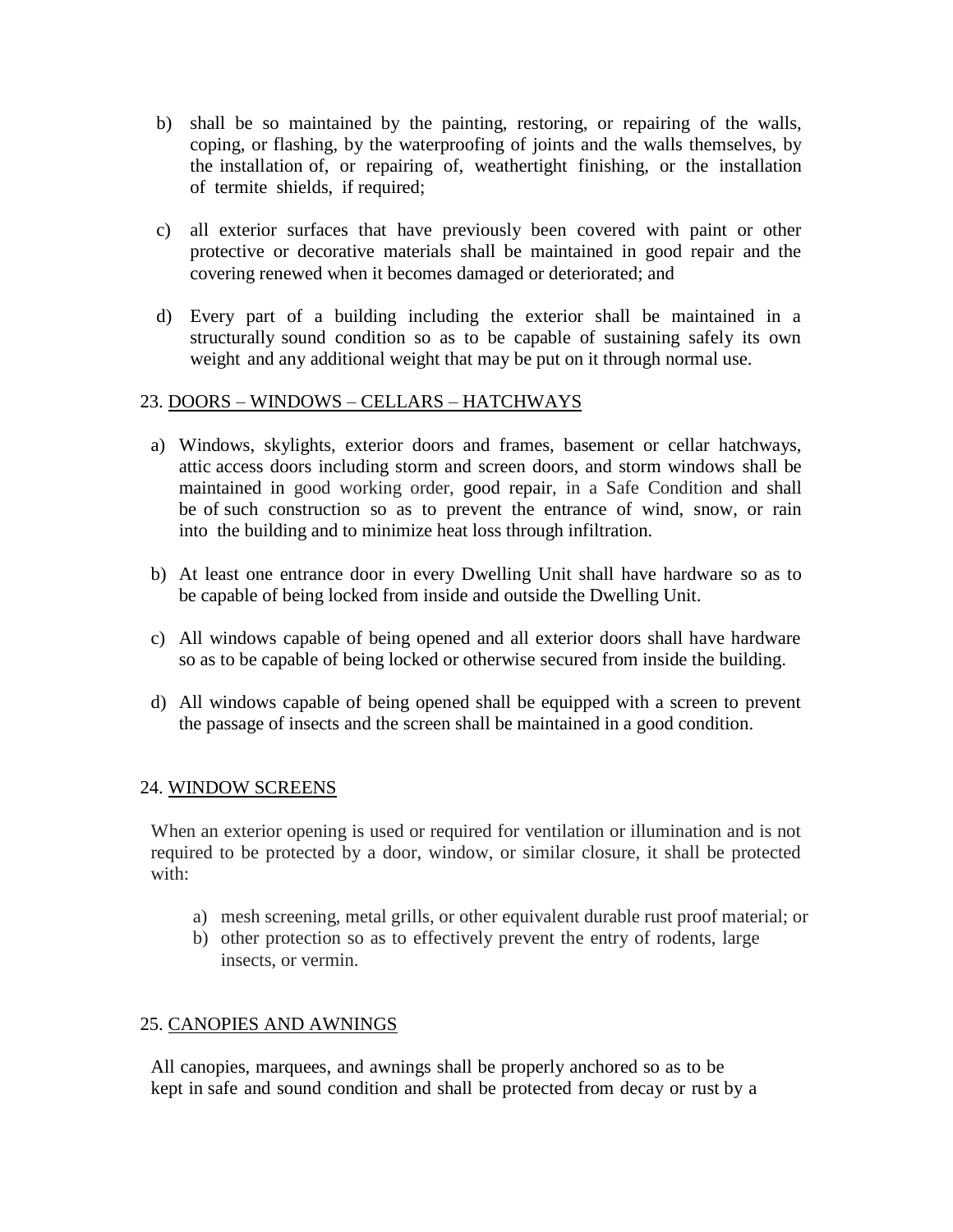periodic repair, replacement of materials, or the application of weather-coating material.

## 26. ROOF STRUCTURES

- a) Every roof, and all of its components and accessory structures, shall be maintained in good repair and in a safe and structurally sound condition.
- b) Without restricting the generality of this Section, such maintenance includes:
	- (i) removal of loose, unsecured, or rusted objects or materials;
	- (ii) removal of dangerous accumulations of snow or ice;
	- (iii) maintaining roofs and chimneys in water-tight condition so as to prevent leakage of water into the building; and
	- (iv) maintaining all roof-related structures plumb unless specifically designed to be other than vertical.

# 27. EAVESTROUGH – METAL DUCTS - FLASHING

- a) Eaves trough, roof gutter, rainwater pipe, downspouts, flashing, and all exterior ducts shall be properly secured and free from loose or unsecured objects, free from obstructions and health hazards, weather-tight, free of holes, and maintained in good repair.
- b) Metal eaves troughs, rainwater pipes, flashing, and all exterior metal ducts shall be kept free from rust by application of a suitable protective material such as paint, and shall be renewed when necessary.
- c) Every roof drainage shall be discharged onto the ground at least 1 metre (39 inches) from the building or structure, when it is physically possible to do so, providing that it does not discharge directly onto or adversely affect adjacent properties, or cause erosion.

## 28. CHIMNEY FLUES

- a) Chimney, vent pipes, smoke stacks, flues, ducts, and other similar equipment shall be constructedand installed to the Building Code and C.S.A. B-365 standards, shall be maintained free from obstruction, and shall prevent:
	- i) the entrance of smoke or gases into a building;
	- ii) the heating of adjacent combustible materials, walls, and structural members to unsafe temperatures; and
	- iii) fire, health, or other hazards.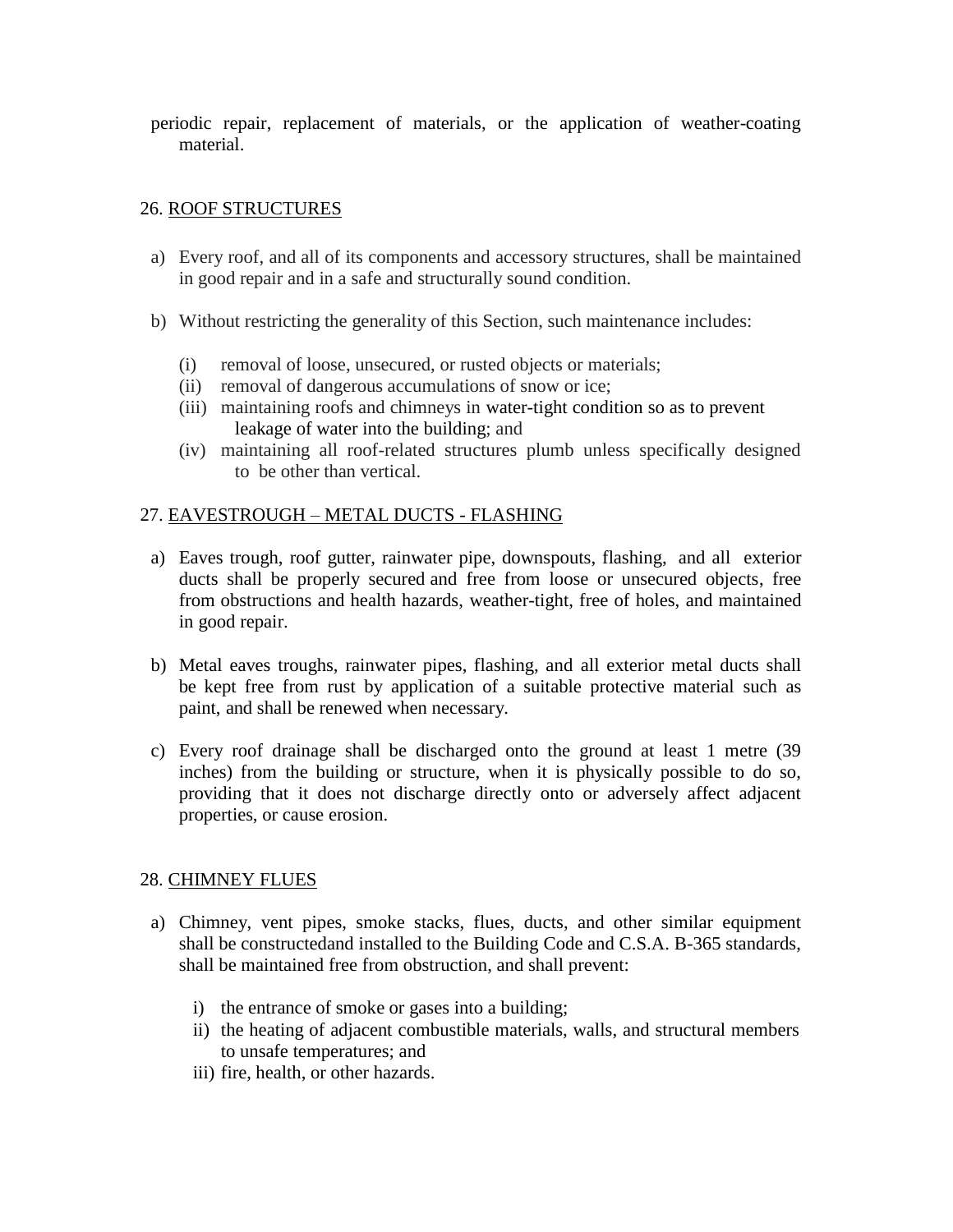b) Any fuel burning heating equipment used in a building shall be properly vented to the exterior by means of an approved smoke pipe, vent pipe, or chimney.

## 29. GARAGES – CARPORTS

- a) The construction between an attached or built-in garage or carport and a Dwelling Unit shall provide an effective barrier to gas and exhaust fumes.
- b) A door between an attached or built-in garage and a Dwelling Unit shall be tightfitting and weather-stripped to provide an effective barrier against the passage of gases and exhaust fumes and shall be fitted with a self-closing device.
- c) Garages and carports, including floors, shall be maintained in good repair and free from Hazards.

## 30. FIRE OR STORM DAMAGE

- a) In the event of fire or explosion, damaged, or partially burned, material shall be removed from the premises, except that such material may be temporarily stored within the barricaded damaged building or structure, provided that such storage does not exceed ninety (90) days.
- a) Buildings, or portions thereof, that have been damaged by fire, flood, storms, or other circumstance, shall be repaired to their original condition in conformity with the Code and the standards set out in this By-law, or shall be demolished accordingly.

## 31. DEMOLITION OF STRUCTURES

- a) Where a building, accessory building, fence, or other structure is demolished, the property shall be cleared of all rubbish, waste, refuse, masonry, lumber, wood, and other materials and left in a graded and leveled condition.
- b) Where a building, accessory building, fence, or other structure is being demolished every precaution shall be taken to protect the adjoining property and members of the public. The precautions to be taken include the erection of fences, barricades, covered walkways for pedestrians, and any other means of protection necessary for the protection of the adjoining property and members of the public.
- **c)** Demolition activities shall be controlled with appropriate measures to protect the surrounding neighbourhood lands, including City lands and highways, from nuisance or hazardous dust, vibrations, and litter.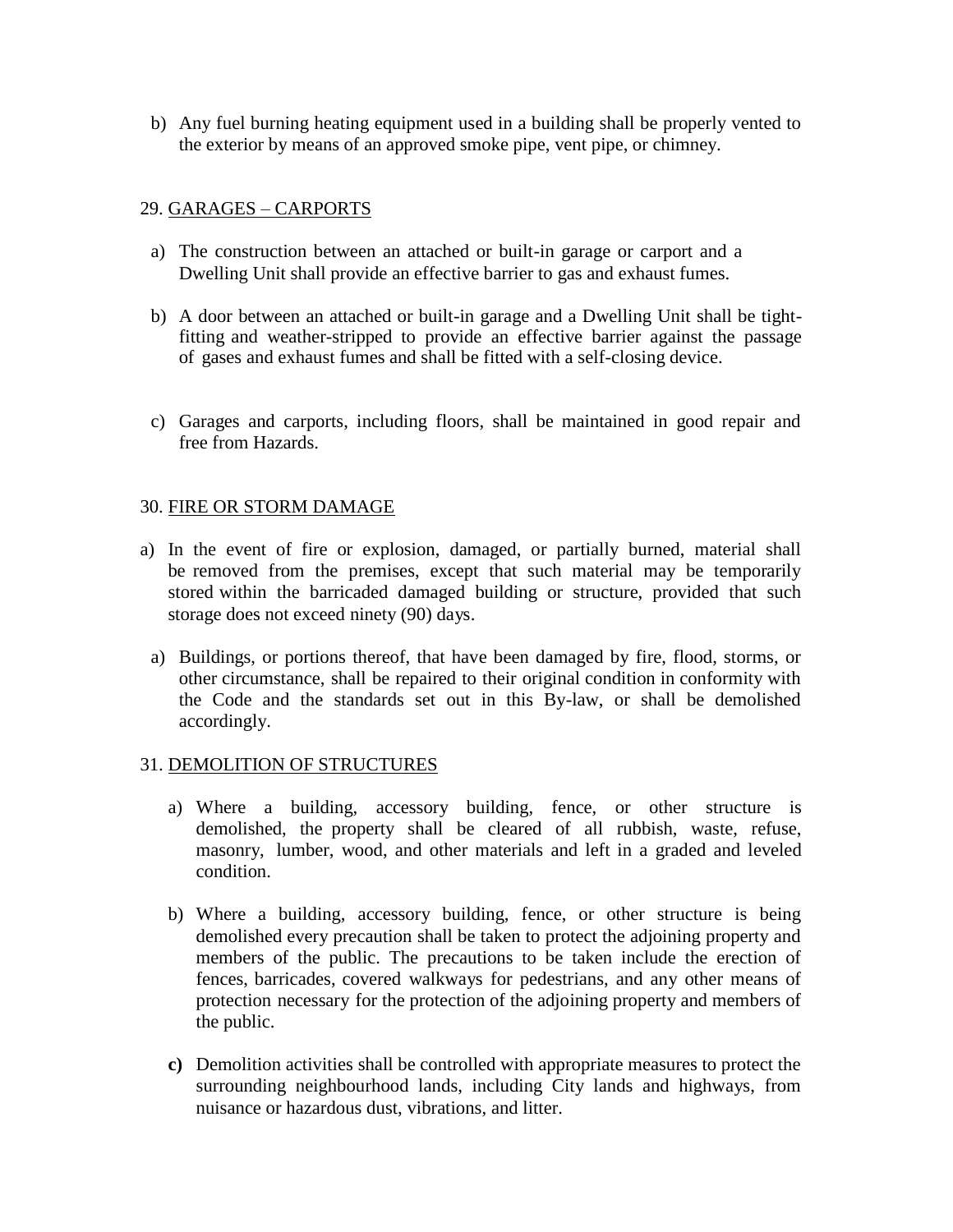## **INTERIOR OF BUILDINGS AND STRUCTURES**

#### 32. INTERIOR STRUCTURAL COMPONENTS

In every building or structure, all structural components, including but not limited to all joists, beams, studding, trusses, and roof rafters, shall be comprised of sound material, in good repair, and adequate to sustain the loads to which they are intended and subjected to.

## 33. WALLS – CEILINGS

- a) Every interior surfaces and finishes of walls and ceilings shall be maintained:
	- i) in good repair, with a surface which is reasonably smooth, clean, tight, and easily cleaned;
	- ii) free of holes, cracks, loose plaster, or other material;
	- iii) in a safe condition; and
	- iv) so as to possess the fire resistant properties required by the Codes.
- b) In any bathroom, the walls to a height of forty-two (42) inches above a bathtub equipped with a shower or six (6) feet above the floor of a shower stall, shall be maintained as to be water resistant and readily cleaned.

## 34. FLOORS

- a) Every floor shall be smooth, level, and maintained so as to be free of all loose, warped, protruding, broken, or rotted boards that may create an unsafe condition or surface. Such defective floors shall be repaired or replaced.
- c) Where a floor covering has become worn or torn so that it retains dirt or may create an Unsafe Condition, the floor covering shall be repaired or replaced.
- d) Every bathroom, kitchen, laundry, and shower room shall have a floor covering of water-resistant material and be capable of being cleaned.
- e) Every cellar and basement shall have a floor of concrete or other material acceptable under the provisions of the Code, to ensure water drainage and to guard against the entry of vermin.

## 35. STAIRS – HANDRAILS – GUARDS

a) Every inside or outside stair and every porch or landing appurtenant to it shall be maintained so as to be free of holes, cracks, and other defects which constitute Hazards.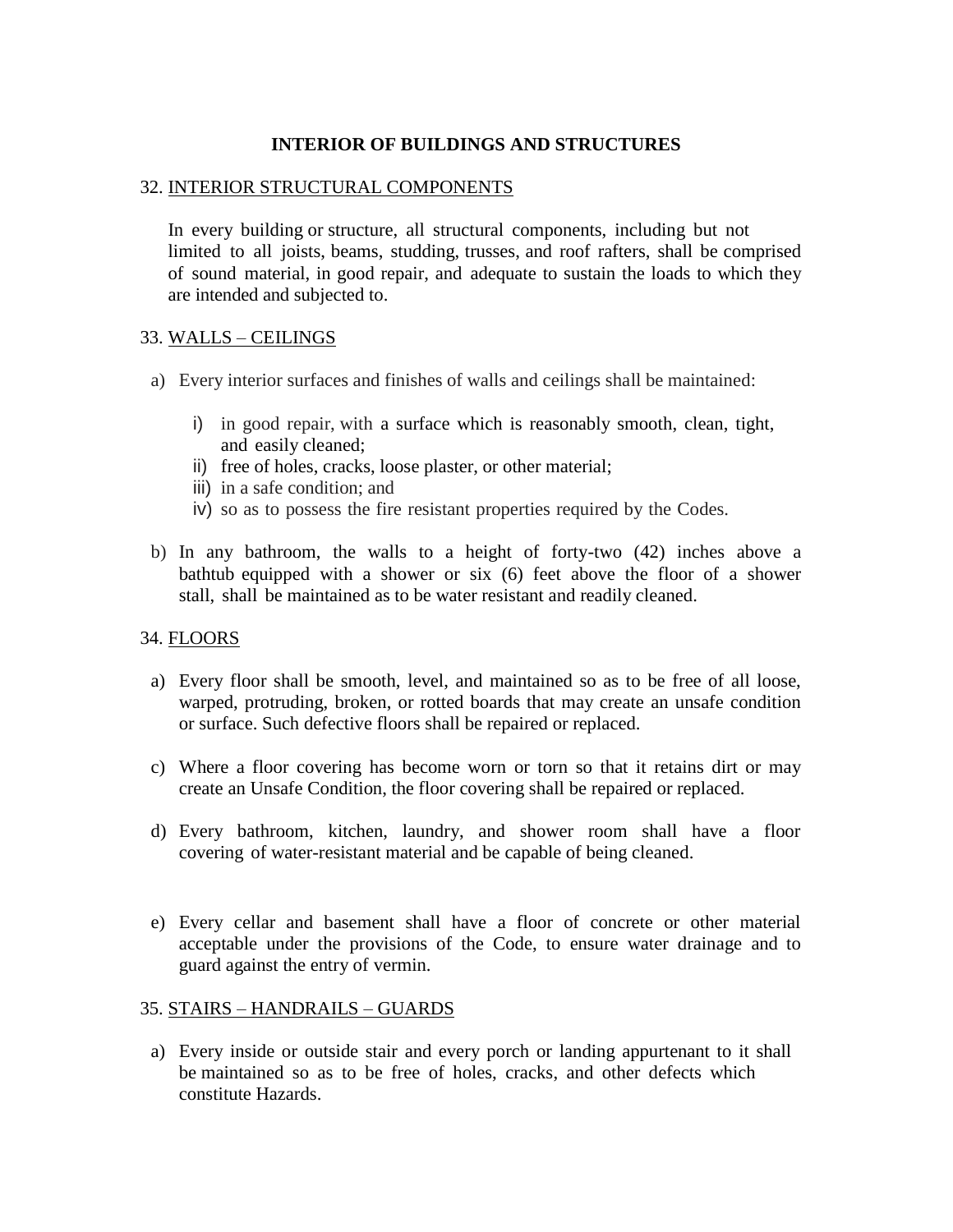- b) All handrails and balustrades, stairways, fire escapes, balconies, landings, porches, and similar appurtenances shall be maintained in good repair so as to be free of holes and other defects which constitute Hazards, shall be properly anchored so as to be kept in a safe and secured condition, shall be structurally sound for the loads imposed through their normal use and, if metal, shall be protected from rust or similar decay by a periodic application of paint.
- b) Handrails shall be installed in accordance with the Code and shall be maintained in good repair on all exterior stairs that have more than 3 risers and on all interior stairs within Dwelling Units that have more than 2 risers.

## 36. MEANS OF EGRESS

- a) Every Building, structure, or Dwelling Unit shall have a safe, continuous. and unobstructed passage from the interior to an exit or the outside of the building at street or grade level.
- b) Exterior stairs and fire escapes shall be maintained in a safe state of repair and kept free of ice and snow.
- c) The passage required as egress from one Dwelling Unit shall not pass through any other Dwelling Unit.
- c) In every multi-residential dwelling where a security locking-and-release system has been provided in the front or rear lobby for the entrance into the multi-residential dwelling, and that system is controlled from each Dwelling Unit, such system shall be maintained in good repair and in an operating condition.
- d) Where a non-residential building contains Dwelling Units located at other than grade level, there shall be a secondary means of continuous and unobstructed egress from such Dwelling Units.
- e) All means of egress within a non-residential property shall be maintained free from all obstructions or impediments and shall be;
	- i) provided with clear, unobstructed, and readily visible exit signs, for every required exit; and
	- ii) provided with lighting facilities capable of illuminating the means of egress to ensure the safe passage of persons exiting the building at all times.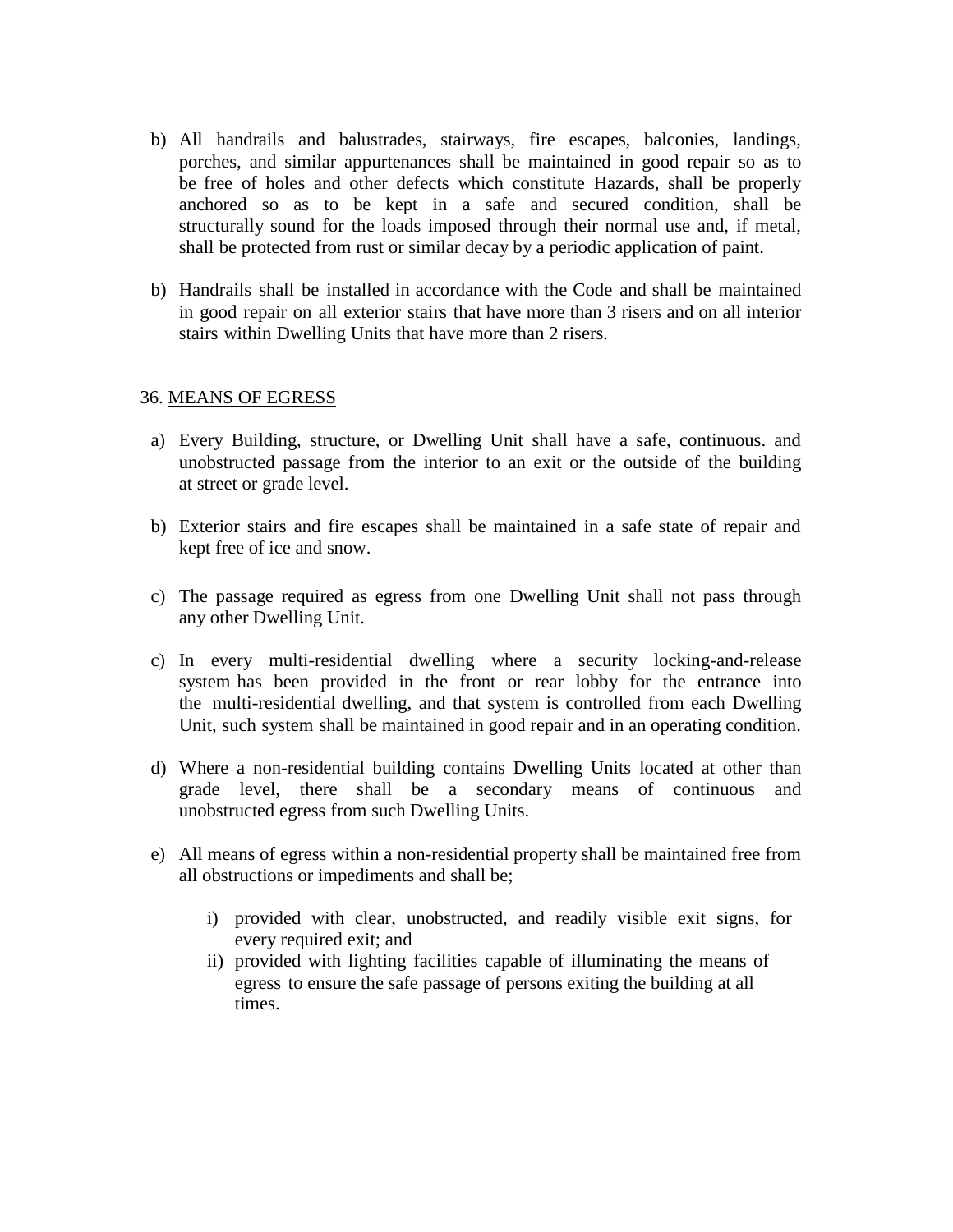#### 37. HEATING SYSTEMS

- a) It is the responsibility of the owner that all heating and mechanical systems, and their components, be installed, operational, and maintained in good working order.
- b) Only heating equipment approved for use by a recognized standards and testing Code authority shall be provided in a room used or intended for use for sleeping purposes.
- c) The installation, maintenance and use of a solid fuel burning appliances shall conform to the standards as set out in the applicable Code(s) and the C.S.A. B-365 Standard and fireplaces, stoves and similar construction used, or capable of being used, for burning fuels shall be connected to approved chimneys, smoke pipe or flues and shall be installed so as not to create a fire hazard to nearby or adjacent combustible materials and structural members.
- d) If heating equipment burns solid or liquid fuel, a storage place or receptacle for the fuel shall be provided in a safe place and maintained in a Safe Condition.
- e) Fuel-burning equipment shall be vented to an appropriate chimney, smoke pipe or flue, as required, by means of rigid connections leading to a chimney or a vent or flue. All chimney, smoke pipes or flues shall be kept clear of obstructions
- f) Every chimney, smoke pipe, and flue shall be maintained so as to prevent gas from leaking into the Building.

## 38. AIR CONDITIONING

- a) Air conditioners, where provided, shall be equipped with adequate devices for the prevention of condensation drainage on to entrance areas, sidewalks, or pathways and shall be maintained in a safe mechanical, electrical, and functioning condition.
- b) Cooling water from water-cooled equipment shall not be discharged on driveways, walkways, or other areas used for pedestrian or vehicular traffic, or in such manner that it may cause damage to the walls, foundations, or other parts of a Building.
- c) The discharge of cooling water from all water-cooled equipment shall be made to a proper drainage system and shall be connected in accordance with all applicable laws.
- d) Central air conditioning units, where provided, shall be maintained in good working order.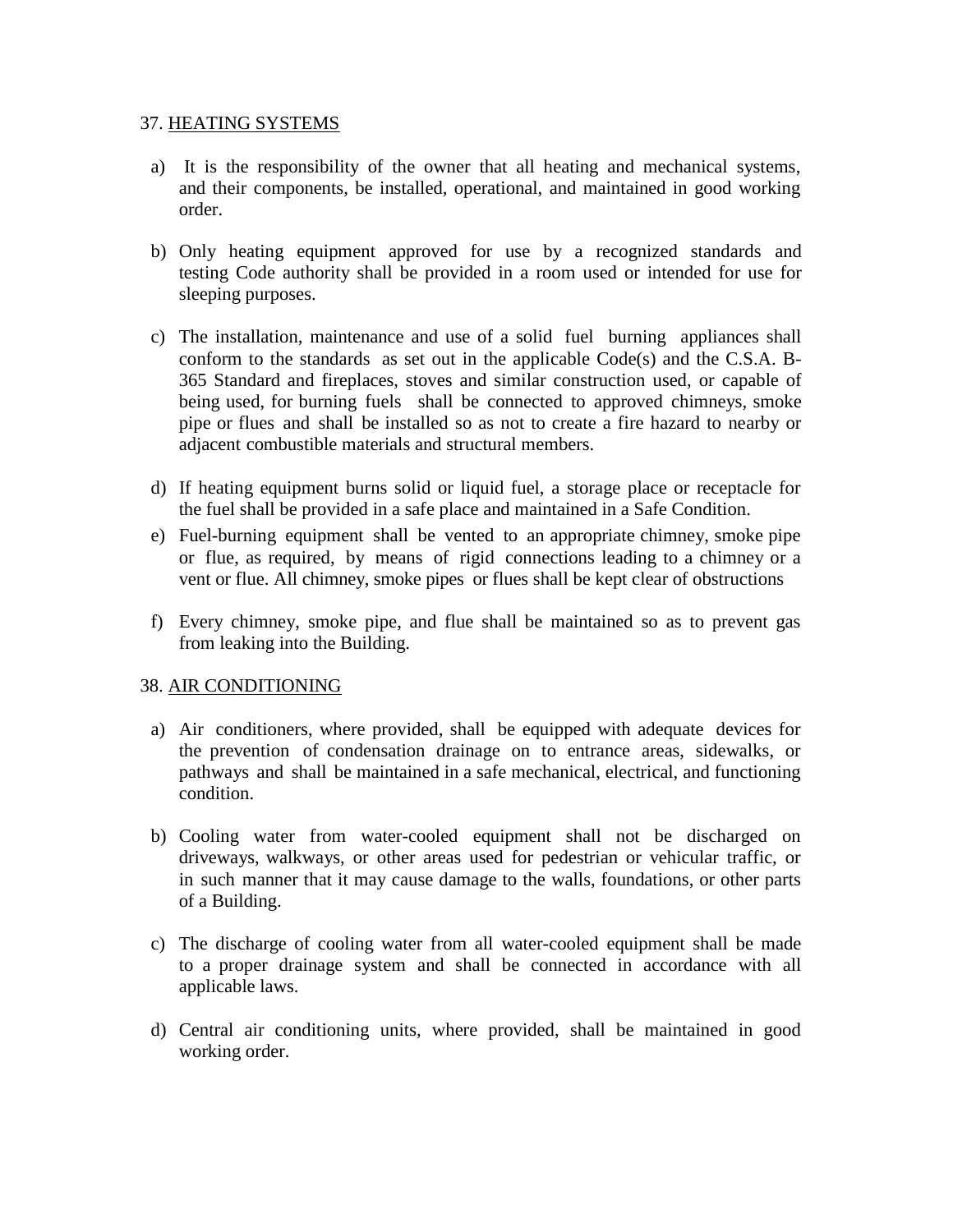## 39. ELECTRICAL

- a) Every Dwelling and Dwelling Unit shall be wired for electricity and shall be connected to an approved electrical supply system. An adequate supply of electrical power shall be available in all occupied parts of every Dwelling, suite, and building.
- b) The connection to the Building and the system of circuits and outlets distributing the electrical supply within the Building shall provide adequate capacity for the use of the Building and such connections, circuits, wiring, and outlets along with any fuses, circuit breakers, and other appurtenances thereto shall be installed and maintained in good working order and Safe Condition.
- c) Extension cords shall not be used on a permanent basis.

## 40. VENTILATION

- a) Ventilation shall be provided to and maintained and operated in all rooms and spaces within a Building so as to prevent accumulations of heat, dust, fumes, gases including carbon monoxide, vapours, and other contaminants which may create a hazard.
- b) Every ventilation system shall be cleaned regularly and maintained in good working condition and good repair.
- c) When an exterior opening is used or required for ventilation and is not required to be protected by a door, window, or similar closure, it shall be protected with screens in accordance with this Bylaw.
- d) An opening for natural ventilation may be omitted from a bathroom or toilet room where a system of mechanical ventilation has been provided.
- e) Every basement, cellar, unheated crawl space, and attic shall be vented and such vents shall be designed and maintained to prevent entry of snow, rain, rodents, and insects.

#### 41. NATURAL LIGHTING

a) Every owner of a Building containing at least one Dwelling Unit must provide every Habitable Room (with the exception of kitchens and bathrooms) with a window, skylight, or translucent panel facing directly or indirectly to an outside space and admitting natural light to the standards set out in this Section.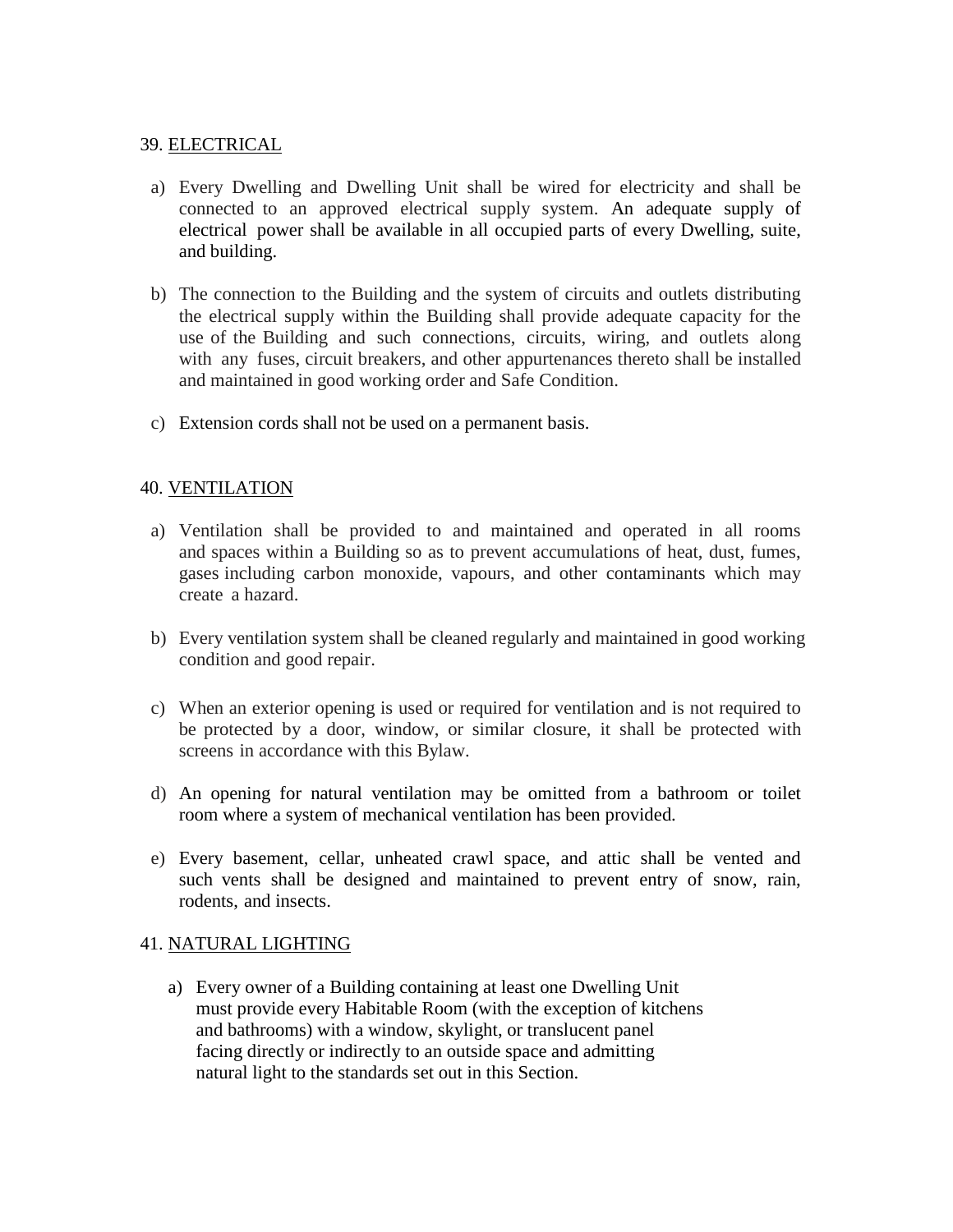- b) For living and dining rooms, the amount of natural light must be equal to, or greater than, ten (10%) percent of the floor area.
- c) For bedrooms and other Habitable Rooms, the amount of natural light must be equal to, or greater than, five (5%) percent of the floor area.
- d) The glass area of a door may be considered as a portion of the required window area.

# 42. LIGHTING

- b) Every stairway, exterior exit and entrance doorway, bathroom, toilet room, kitchen, hall, cellar, basement, laundry, furnace room, and every other habitable and non-habitable work room in a suite, Dwelling Unit, or Building shall have a permanently installed lighting fixture that shall be maintained in a Safe Condition and in good working order.
- c) Lighting equipment shall be installed and maintained throughout every property to provide adequate illumination for the use of each space so as to provide safe passage.

# 43. PLUMBING SYSTEMS

- a) All plumbing, drain pipes, water pipes, and plumbing fixtures in every Building and every connecting line to the sewage system shall be maintained in good working order and free from leaks and defects and all water pipes and appurtenances thereto shall be protected from freezing.
- b) Plumbing systems on a property shall be provided, installed and maintained:
	- i) in compliance with the respective requirements of any applicable Act, Code, or Bylaw;
	- ii) in good working order and good repair; and
	- iii) in a Safe Condition.
- c) All plumbing fixtures shall be connected to the sewage system through water seal traps.

## 44. WATER SUPPLY

Every Dwelling and every Building to which water is available under pressure through piping shall be provided with: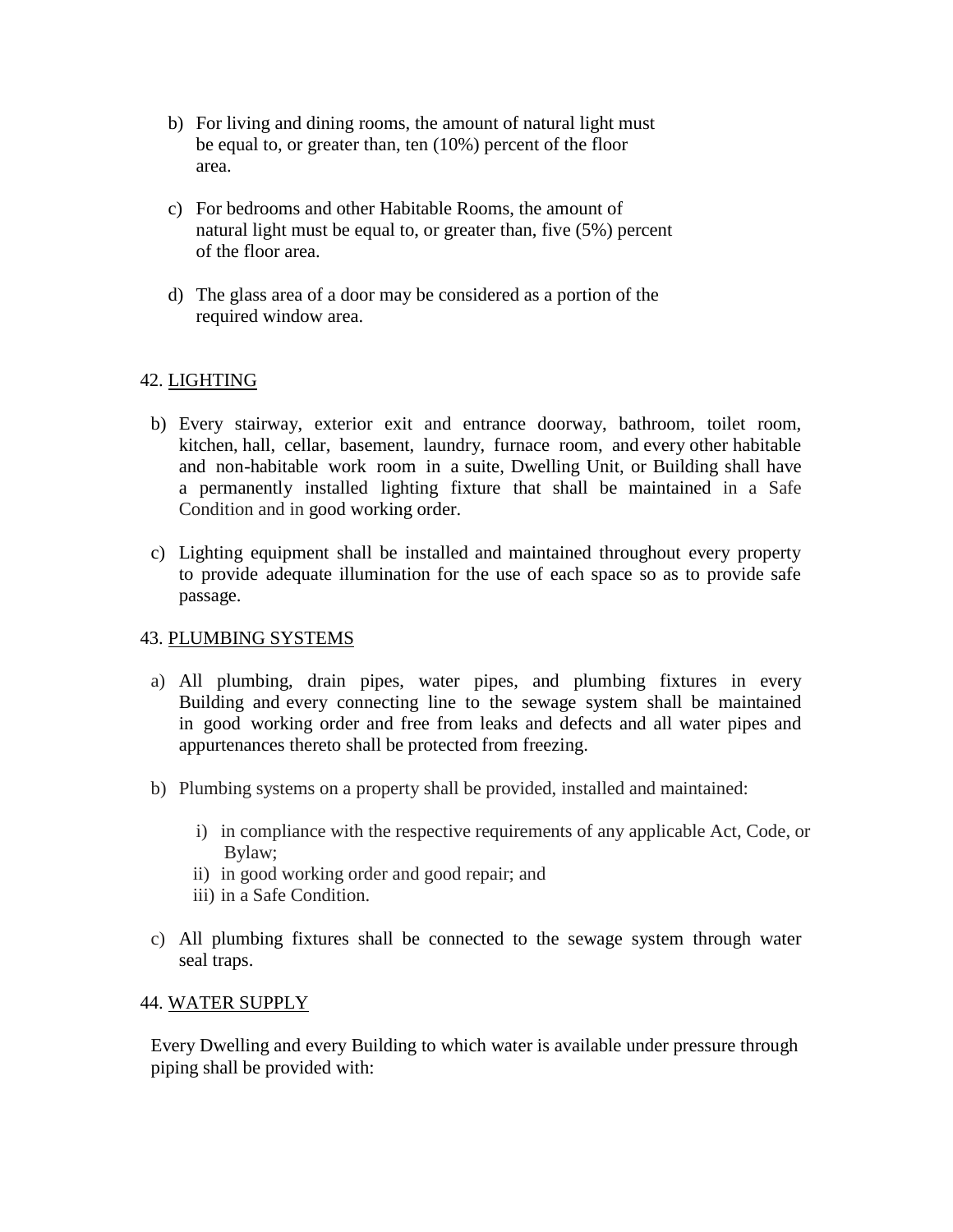- (a) An adequate supply of hot water with a temperature range from 60 to 73.8 Celsius or 140 to 165 degrees Fahrenheit in all Dwelling Units; and
- (b) piping for hot and cold water connected to every kitchen fixture, washbasin, bathtub, shower, sink, and laundry area; and
- (c) piping for cold water connected to every toilet and hose bib.

#### 45. ELEVATING DEVICES

- a) An Elevator or other approved elevating device supplied to employees, tenants, and/or the public, shall comply with the Technical Standards and Safety Act, 2000 as amended, and its regulations as enforced by the Technical Standards and Safety Authority.
- b) An elevator, where provided and when in operation, shall:
	- i) be kept clean and free of dirt and defacements; and
	- ii) have working lights, elevator buttons, floor indicators, and ventilation

#### 46. SEWAGE SYSTEMS

- a) Every plumbing fixture in every building shall discharge the water, liquids, or sewage into drainage piping, which shall be connected to a municipal sewage system, or a system approved by the authority having jurisdiction and in accordance with all applicable law.
- b) Sewage or organic waste shall not be discharged to the surface of the ground, but into a sewage system where such system exists. Where a sewage system does not exist, sewage or organic waste shall be disposed of in a manner according to the Ontario Building Code.
- c) The land in the vicinity of a sewage system shall be maintained in a condition that will not cause damage to, or impair the functioning of the sewage system.

#### 47. NUISANCES THROUGH USE

- a) It is an offence for an owner or occupant of Land to use the Land in a manner which creates a Nuisance.
- b) It is an offence for the owner or occupant of Land to allow a condition to develop and remain on the land in a manner which creates a Nuisance.

#### 48. SWIMMING POOLS/HOT TUBS

- a) Every owner of Lands upon which a Swimming Pool exists shall maintain that Swimming Pool:
	- (i) in a clean and safe condition;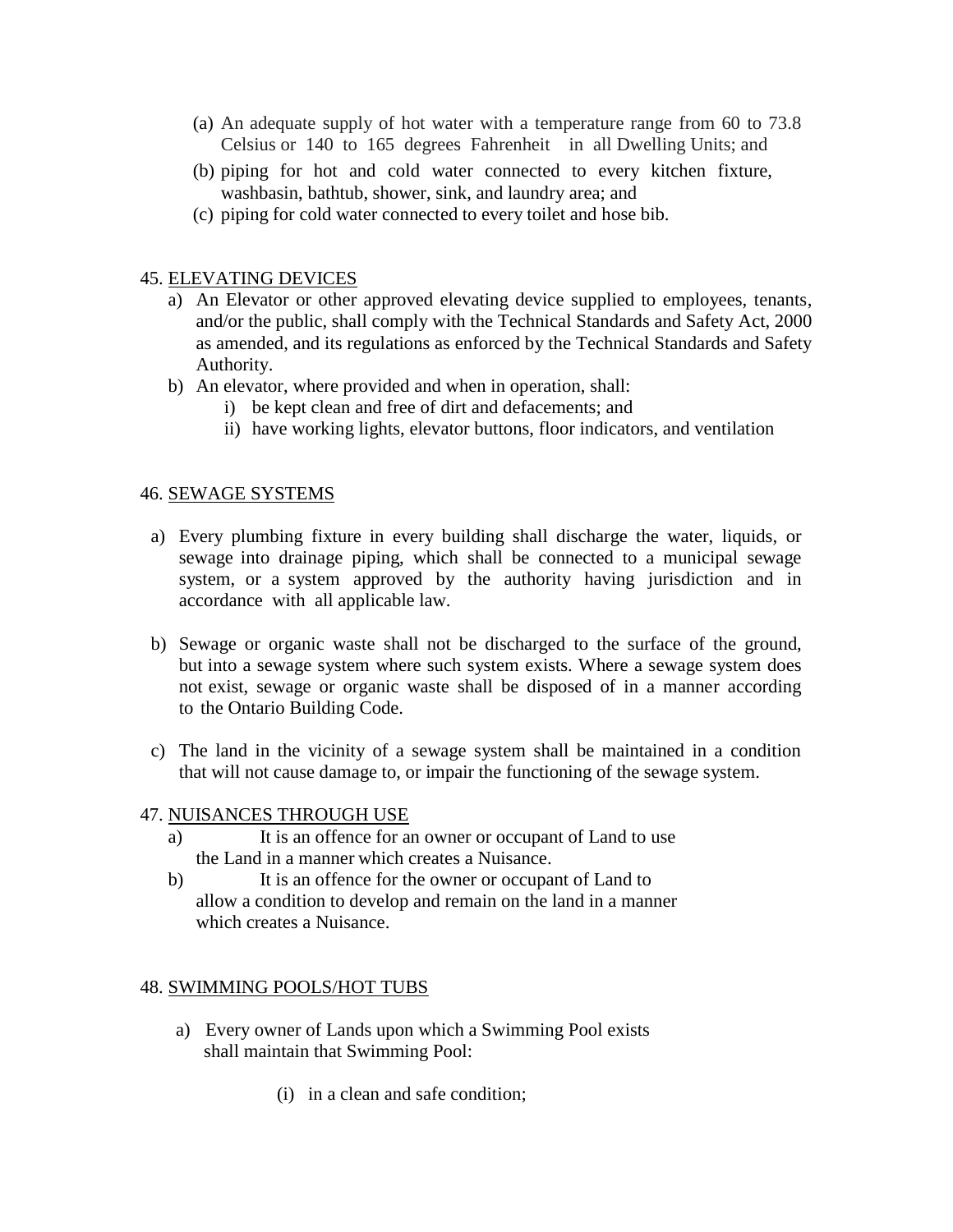- (ii) free from leaks and faulty components and equipment; and
- (iii) in conformity with all other applicable laws.
- b) Every owner of Lands upon which a hot tub fixture exists shall maintain that hot tub fixture:
	- (iv) in a clean and safe condition;
	- (v) free from leaks and faulty components and equipment; and
	- (vi) covered or protected with appropriate device to secure from unwated or accidental entry.

## 49. PEST CONTROL

Every property shall be maintained so as to be free from vermin and conditions that may promote an infestation at all times.

## **ADDITIONAL REQUIREMENTS FOR DWELLING UNITS**

a) occupant is considered to have consented to the disconnection.

## 50. ELECTRICAL SYSTEMS

- a) The owner of rented Dwelling Units must install, and maintain in good working order, the electrical wiring, fixtures, switches, and receptacles within those rented Dwelling Units and within any Accessory Buildings provided for the occupants of the rented Dwelling Units.
- b) The electrical system in the rented Dwelling Unit, and in Accessory Buildings provided for the occupants of the rented Dwelling Unit must accommodate normal residential use so as to avoid the necessity of creating an Unsafe Condition because of the use of extension cords or temporary electrical wiring systems.

#### 51. OCCUPANCY STANDARDS

A non-habitable room shall not be used as a Habitable Room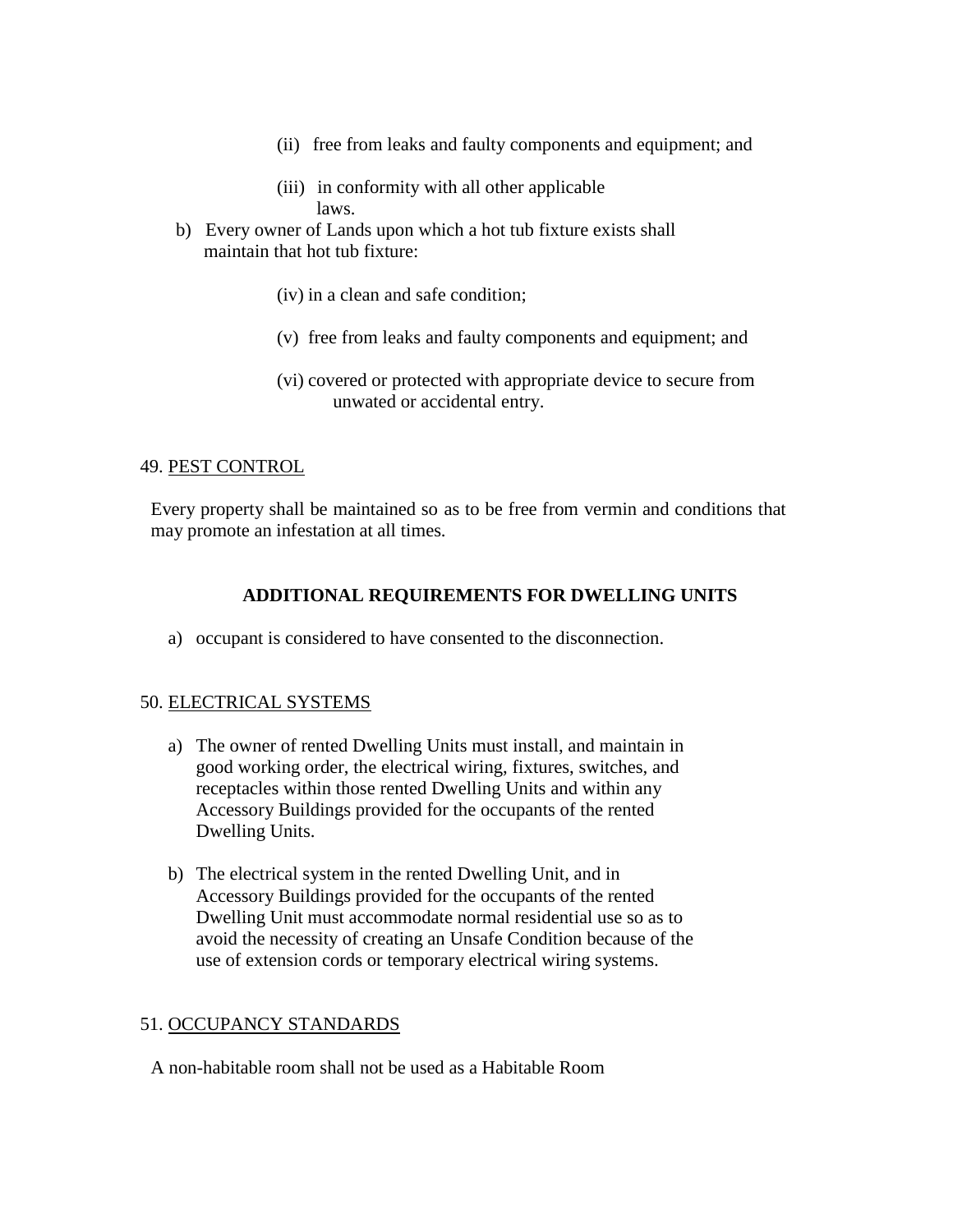#### 52. TOILET AND BATHROOM FACILITIES

- a) Every Dwelling Unit shall contain plumbing fixtures in good repair and in an operative condition, consisting of a minimum of one toilet, one sink, and one bathtub or shower.
- b) All bathrooms and toilet rooms shall be located within and accessible from within the Dwelling Unit.
- c) All bathrooms and toilet rooms shall be fully enclosed and maintained so as to provide privacy for the occupant.
- d) No toilet or urinal shall be located within a bedroom or a room that is used for the preparation, cooking, storing, or consumption of food.
- 53. Every owner of a residential rental Dwelling shall ensure that:
	- a) All heating and mechanical systems, including equipment related to fuel sources for such systems, shall be installed and maintained at all times to ensure compliqance with the City's Minimum Heat By-law, as enacted by Council and amended from time to time.
	- b) No rental residential Dwelling Unit shall be equipped with portable heating equipment as the primary source of heat.
- 54. Every owner of a residential rental Dwelling shall ensure that:
	- a) That the Dwelling Unit is provided with an adequate and suitable supply of Potable Water to at least one tap within the Dwelling Unit.
	- b) That where the owner supplies the occupant appliances, as part of the rental contract/lease, those appliances must be maintained in good working order by the owner.

# **GENERAL PROVISIONS RELATING TO VACANT BUILDINGS**

- 55. The owner of a vacant Building, in addition to any requirements of any other by-law of the City, shall:
	- a) keep all Buildings on the land clear of debris;
	- b) disconnect or have disconnected or discontinued, all water, electrical, and gas services to the Building except where required for the security and maintenance of the Building;
	- c) maintain the Building to prevent against unsafe conditions or risk of fire or accidents;
	- d) keep the windows, doors, or any other openings to the Building secured to prevent unauthorized entry;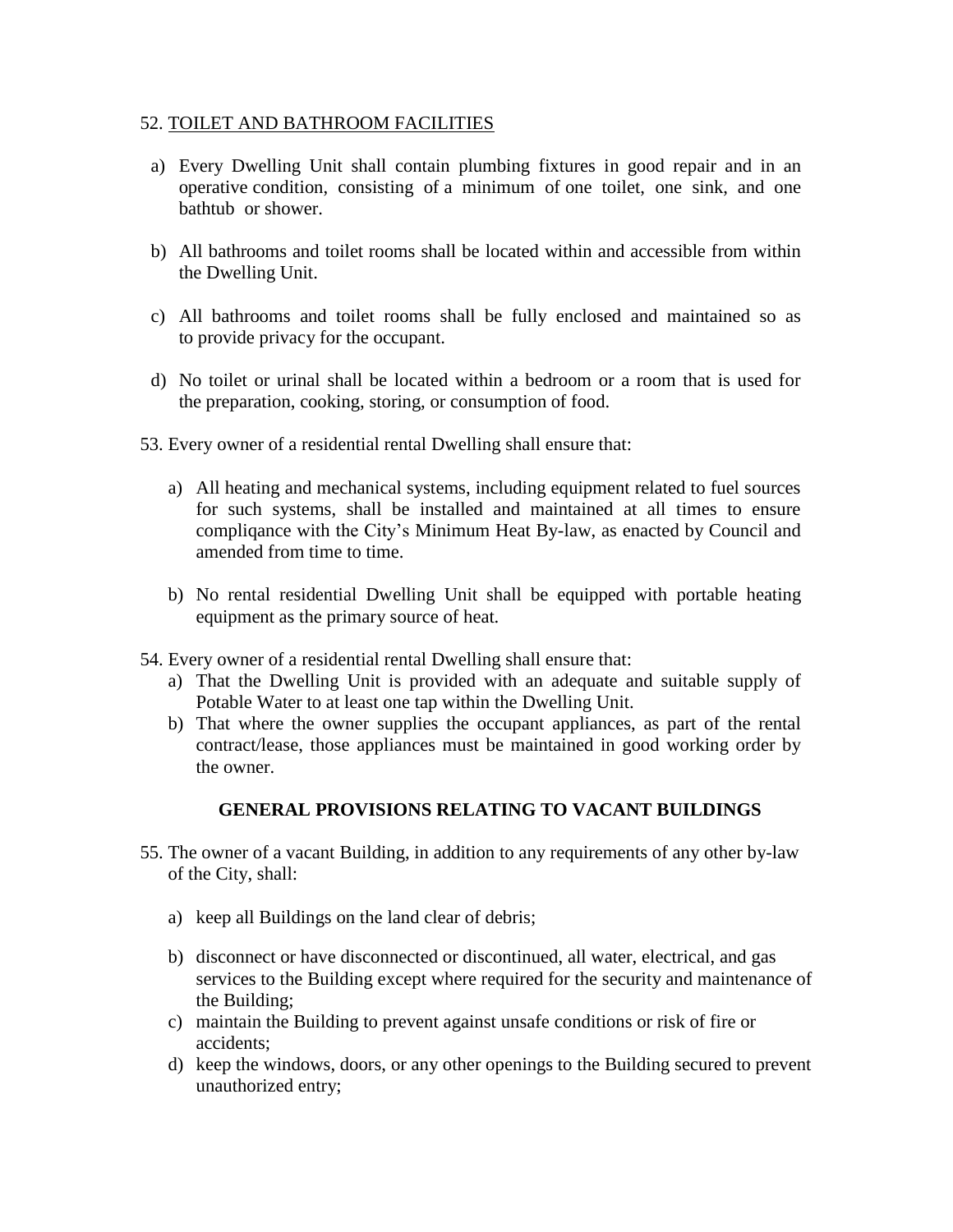- e) maintain any entrances to the Building in good repair so as to provide for safe access for any authorized person attending the property; and
- f) barricade all openings on any floor or between floors to prevent the risk of accident or injury to a person.

## **GENERAL ADMINISTRATION PROVISIONS**

## 56. MLEO– POWER ENTRY FOR INSPECTION

a) An Municipal Law Enforcement Officer (MLEO), in accordance with the powers of entry set out in section 435(1) and 436(1) of the Municipal Act 2001, may enter onto land at any reasonable time for the purpose of carrying out an inspection to determine whether or not compliance exists for:

(i) any requirements of this by-law and/or the conditions of any permit issued thereunder.

ii) any direction or order issued by the municipality, under this by-law.

iii) any court order, issued pursuant to section 431 of the Municipal Act 2001

#### 57. MLEO – ISSUE DEFECT NOTICE

- a) An Municipal Law Enforcement Officer (MLEO), who becomes aware of a property that does not conform to this by-law, may issue a defect notice to the owner advising of the defect(s) that are in contravention of the By-law.
- b) A defect notice shall request the owner respond to the notice within seven (7) days of receipt, advising of either i) the intent to repair defect(s) and the time frame required or ii) disagreement with the defect(s) set out therein. If the owner fails to respond to the defect notice within seven (7) days of receipt it shall be forwarded to an Officer to open an inspection file concerning the defect(s), to achieve compliance.
- c) Any owner of property that receives a defect notice who responds in the required time frame and in the manner set out in the notice may be able to discuss the particulars of the defect with an Officer and the appropriate remedies and timeframes.
- d) A defect notice is issued at the sole discretion on an MLEO and is not a precondition for any Property Standards Order to be issued in respect of a defect on any property.
- e) For greater certainty, the failure of an Owner to respond a Defect Notice only, does not constitute an Offence pursuant to section 60 of the By-law.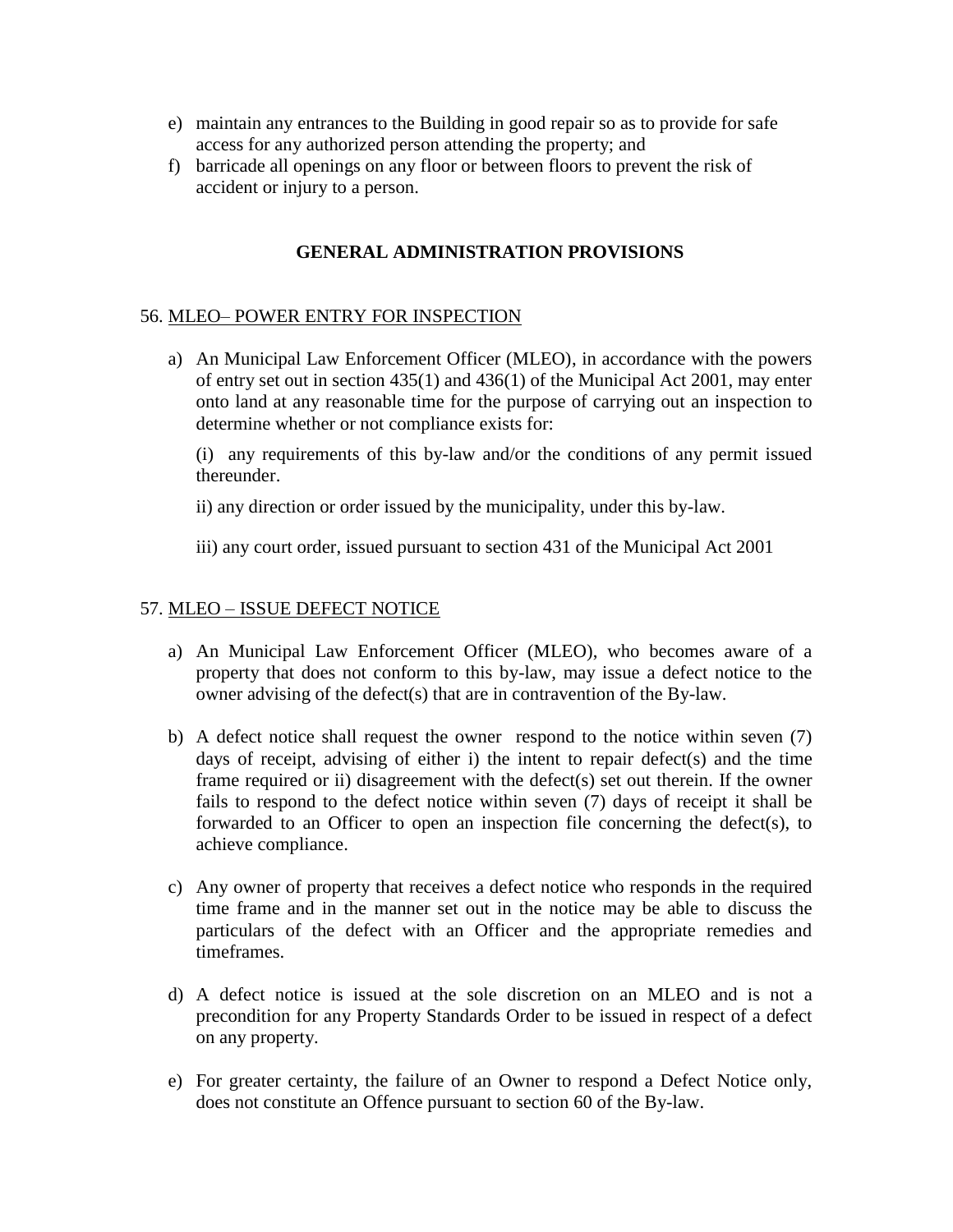## 58. SERVICE OF DEFECT NOTICE - BY MLEO/OFFICER

- a) An defect notice may be delivered in person to an owner or occupant at the address of lands that are subject of the notice, or left with an inmate therein that is over that apparent age of eighteen years, or
- b) An order may be sent via e-mail or text to an e-mail address or phone number, that has been supplied for a communication purpose and will be deemed served, only when such e-mail or text is acknowledged as being received and is not an auto-reply, or
- c) An defect notice may be sent registered mail to the last known address supplied to the corporation's tax office and shall be deemed to be delivered on the fifth  $(5<sup>th</sup>)$ day after the date mailed, or
- d) An defect notice may be posted in a conspicuous place on the property or placed in any open mail receptacle in proximity to the main entrance and shall be deemed to be delivered on the seventh  $(7<sup>th</sup>)$  day after being affixed/deposited.
- e) No person, other than the owner of the subject property, shall cause or remove, tear down, or otherwise interfere with any Notice or Order posted on the property.

# 59. OBSRUCT MLEO – PROHIBITED

- a) No person, including the owner, shall impede, interfere, or obstruct an Municipal Law Enforcement Officer (MLEO) in the execution of their duties and in the inspection of property required under the by-law, by doing any act, or refusing any direction of an MLEO, including a request for access to enter and inspect any property or structure thereon, except those actual areas used as a Dwelling Unit.
- b) No person shall obstruct an Officer by providing false or misleading information.
- c) It is an offence for any person to obstruct an Municipal Law Enforcement Officer (MLEO) in the discharge of their duties.

## 60. PENALTY

Any person who fails to comply with any of the requirements y-law of this By-law is guilty of an offence, and shall upon conviction be liable to a penalty as set out in Section 61 of the Provincial Offences Act, R.S.O. 1990, c. P.33, as amended from time to time, or any successor thereof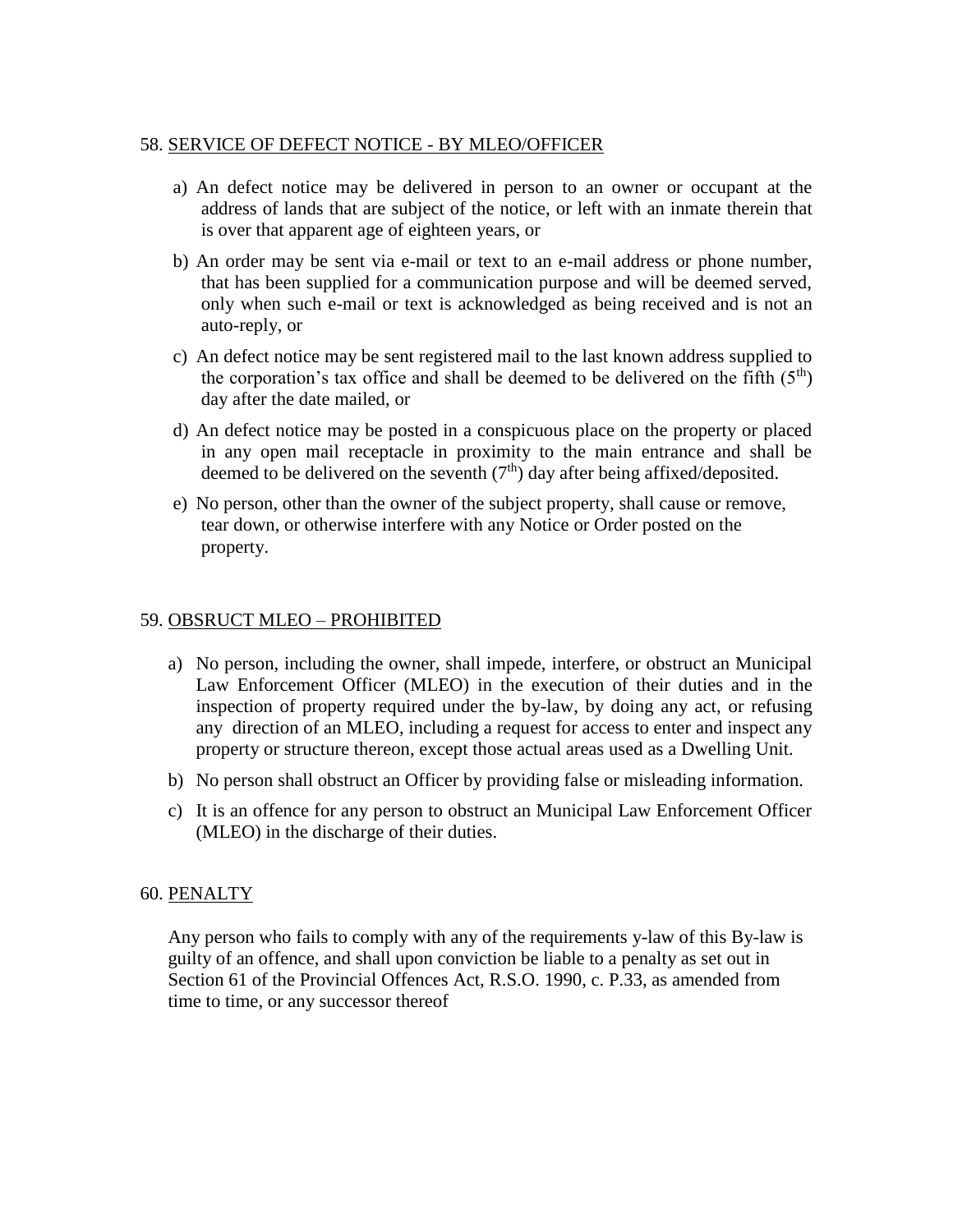## 61. ENFORCEMENT BY MLEO's / OFFICERS (PROPERTY STANDARDS)

- a) A Municipal Law Enforcement Officer (MLEO) may enter and inspect, or reinspect property to ensure compliance with the requirements of this by-law and may issue a defect notice under section 58 of the By-law, at their discretion.
- b) An Officer (Property Standards) may enter and inspect, or re-inspect property to ensure compliance with the by-law, including to determine whether an Order has been complied with.
- c) An Officer (Property Standards) may issue a defect notice under section 58 of the by-law or an Order under section 15.2 of the Building Code Act.

# 62. ISSUE ORDER – PROPERTY STANDARDS OFFICER

- a) Where an Officer (Property Standards) issues an order regarding a property, it is issued under the authority of the Building Code Act.
- b) Where a Municipal Law Enforcement Officer or an Officer (Property Standards) issues a section 58 defect notice, it shall be deemed to be issued under the authority of the Municipal Act, while also operating as a Municipal Law Enforcement Officer (MLEO).

# 63. APPLICATION OF BUILDING CODE PROVISIONS – ORDER PROCESSES

Where an Order is issued in respect of non-conformance with the provisions of this by-law, the processes set out in the Building Code Act, including the appeals process for an Order, shall apply.

# 64. PROPERTY STANDARDS APPEAL PROCEEDURES

- a) Any person who receives an Order issued under section 15.2 of the Building Code Act from an Officer (Property Standards) is entitled to request an appeal by following the directions set out in the Order m within the timeframes and in the manner stated in the Order, being issued pursuant to Section 15.1 of the Building Code Act.
- b) A defect notice issued under section 58 of this by-law is not subject to an appeal process under the Building Code Act or this by-law.

# 65. PROPERTY STANDARDS APPEAL COMMITTEE ESTABLISHED

a) The Property Standards Appeal Committee previously established by the Corporation is continued.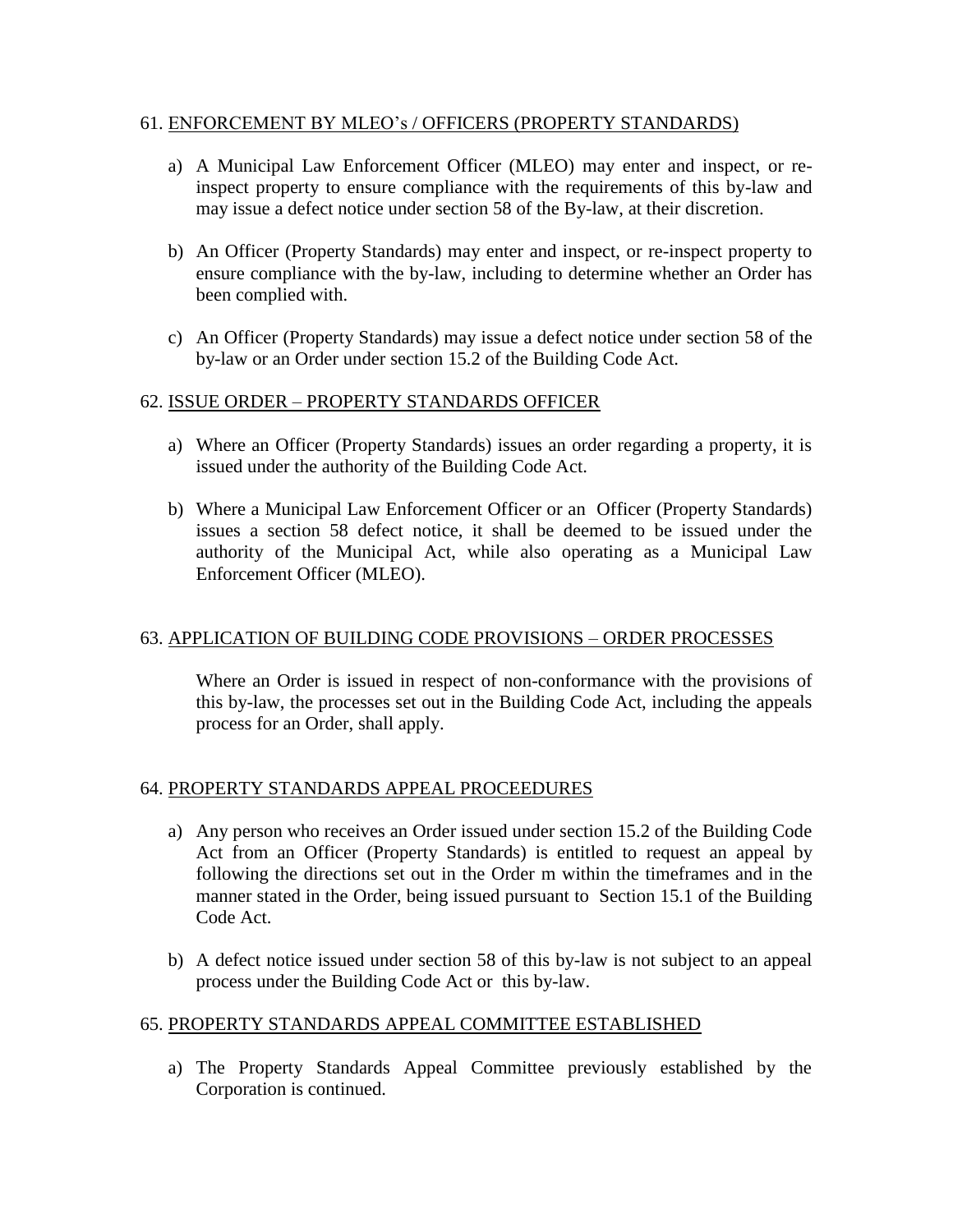- b) The Committee shall be composed of three (3) persons appointed in accordance with the Corporation's approved procedure for the appointment to boards, committees, and authorities. Members of the Corporation's council and employees of the Corporation or one of its local boards are not eligible to be members of the Committee.
- c) The term of office for the members of the Committee is four (4) years, however all members shall serve beyond their terms of office, as required, until reappointed or replaced.
- d) Any vacancy on the Committee shall be filled forthwith.
- e) Once established, the Committee shall elect, from among its members, a chairperson. The role of the chairperson is to preside over, and maintain order at all hearings of the Committee. Two (2) members of the Committee constitutes a quorum for conducting hearings. Where the elected chairperson is unable to attend any given hearing, the remaining members shall elect one of thenselves to preside in that instance.
- f) The Corporation may establish an honorarium to be paid to members of the Committee.
- g) The Corporation shall provide for a secretary for the Committee. This will be a person employed or contracted by the Corporation who is not a Municipal Law Enforcement Officer. The secretary shall keep on file the records of all official business of the Committee, including records of all applications and minutes of all decisions respecting those applications, and section 253 of the Municipal Act, 2001, applies to the minutes and records.
- h) The Committee may, subject to subsection (i), adopt its own rules of procedure and any member may administer oaths.
- i) The Committee shall give notice or direct that notice be given of the hearing of an appeal to such persons as the committee considers advisable.
- j) The Committee shall have the powers as set out in section 15.3 of the Building Code Act, S.O. 1992, c.23.

#### 66. PENALTY – ORDERS

 An owner who fails to comply with an order that is final and binding or a directive issued pursuant to the *Building Code Act, S.O. 1992, c.23,* is guilty of an offence under Section 36(1) of the *Building Code Act*, S.O. 1992, c.23, and is liable to a penalty or penalties as set out in Section 36 of that Act.